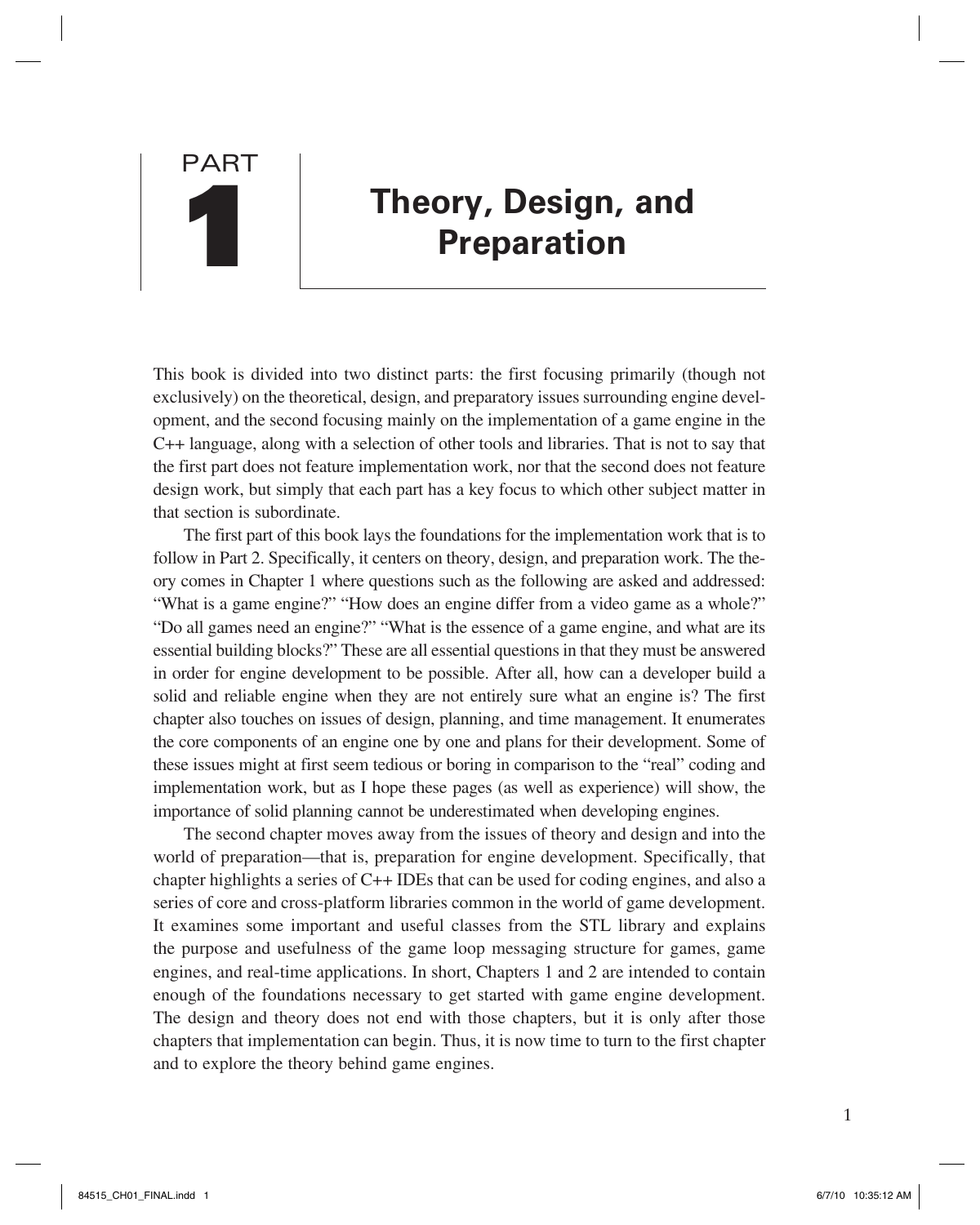$\overline{\phantom{a}}$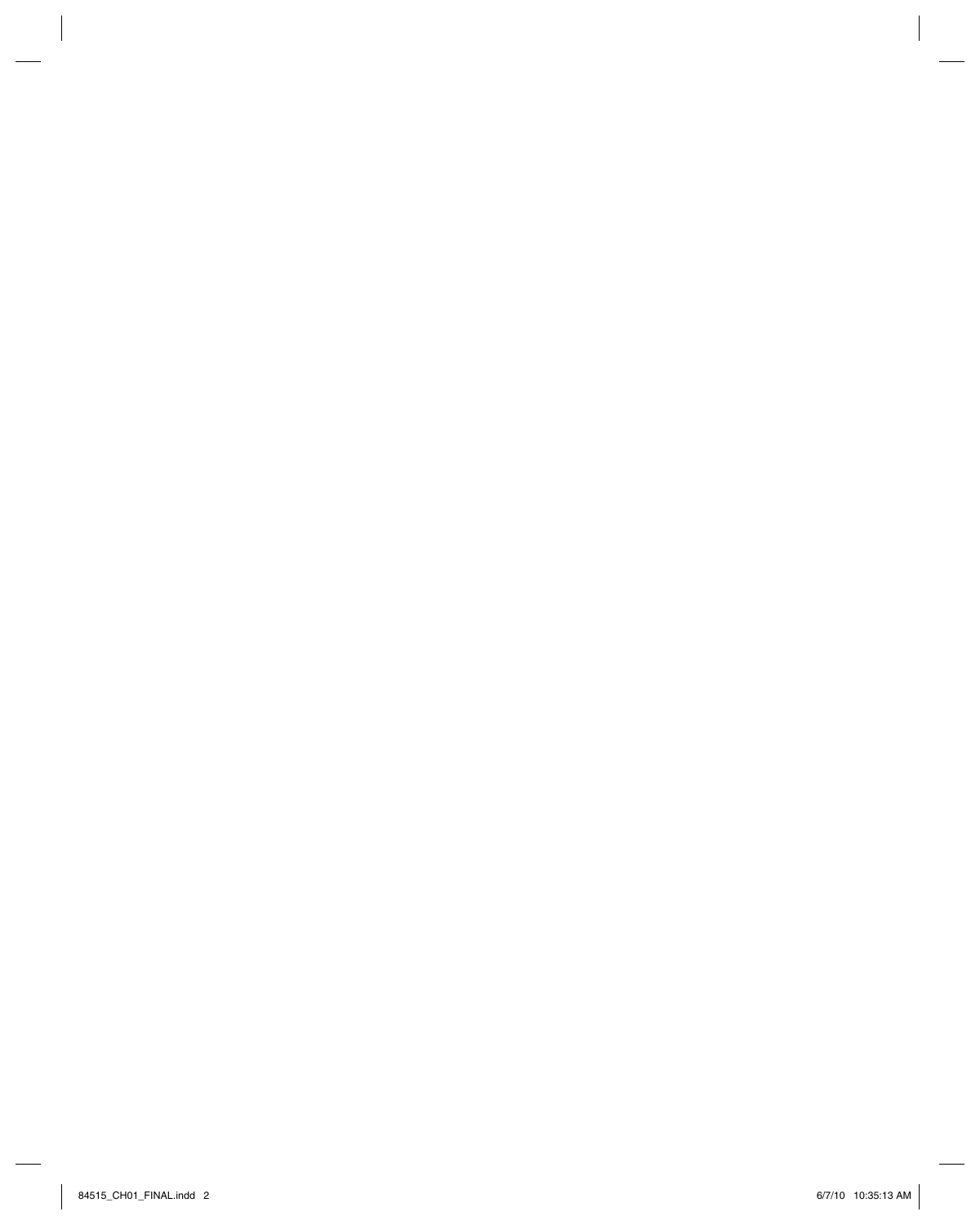# **Game Engines--Details<br>
<b>1 and Design**

"Engine [noun] A machine with moving parts that converts power into motion"— *Oxford English Dictionary*

"Engine [noun] A software system, not a complete program, responsible for a technical task" —Wiktionary

#### **Overview**

After completing this chapter, you should:

- Understand what is meant by the term "game engine"
- Appreciate the distinction between game engine, game content, and development tools
- Recognize the benefits of dividing engines into manager components
- Appreciate the most common managers
- Understand render managers, audio managers, and resource managers
- Understand the benefits of engines to game development

### ■ **1.1 Game Engines**

The contemporary video game market is filled with an almost countless number of both free and commercial games, and almost all of these games are powered by an engine: a game engine. To say that a game is "powered" by an engine is not to speak literally, like saying that a computer is powered by electricity or a car by fuel. It is to speak metaphorically; it is to say that a game (any game) *depends* on its engine and that without it the game could neither be developed nor executed. However, it does not mean that a game is equal to its engine, that each are one and the same thing. For this reason, by creating an engine and only an engine a developer does not thereby create a complete game. This is because an engine is only a part of a game, just as the heart is only a part of a body. But like the heart, the engine is an essential part. Thus, a game is greater than its engine, but the engine must be in place before the game can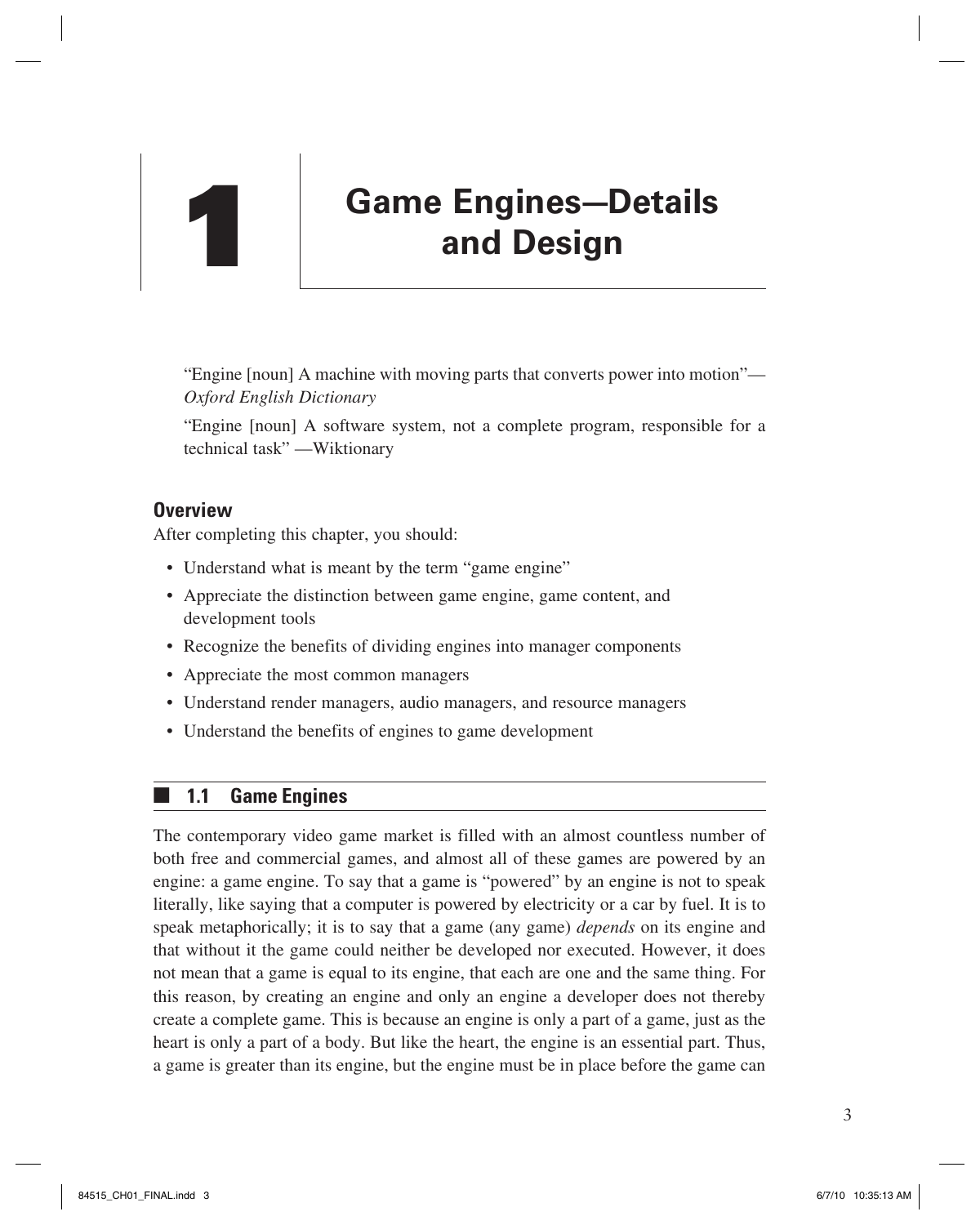be executed and played on the system of an end user, whether that system be a PC, Mac, Wii™, hand-held device, or some other platform. In addition, the engine must be in place before much of the game development work can occur, since the engine often acts as a pivot around which the team workflow revolves. The engine, for example, often influences the structure and arrangement of the graphics files produced by artist, and the file formats and timing of audio files produced by sound artists and musicians. It follows then that the engine is the heart (or *core*, or *kernel*) of both the game and its development, and thus the building of an engine by the programmers of the team is one of the first steps taken in the development of a game.

It is not enough, however, for a complete understanding of a game engine to say that it is the heart of a game, because this definition is insubstantial and vague insofar as it says nothing specific about the qualities of an engine. Such a definition mentions only how an engine *relates* to a game, and says nothing particular about what an engine *does* or *is*, or *is not*. At this point, however, a problem arises for both the author and the reader. The problem is that there exists no uncontroversial or unchallenged industry standard meaning for the term "game engine." It does not have a precise meaning like "graphics" or "sound," or a mathematical definition. Rather, the term "game engine" is deployed loosely in many contexts by many developers to convey a general sense or idea rather than a precise meaning about which there can be no negotiation. Having said this though, it is not an entirely subjective term either, like the term "beautiful," whose meaning depends almost entirely on individuals with regard to their specific tastes and preferences. "Game engine" then is not simply a catch-all buzzword used to mean whatever any individual chooses at any one moment. True, as a term its meaning is not precise, but still it conveys a sense and idea that is held in common between game developers. This sense and idea is the primary subject of this chapter, along with some general but important guidelines for the design of game engines. To help convey the idea and importance of the game engine, this chapter turns now to explain historically how the concept of an engine developed in order to serve the specific needs of game developers looking to increase their productivity in a competitive market.

#### ■ **1.2 Game Engine as an Idea**

Let us imagine that during the mid-1980s a small independent video game studio—let's call it Studio X—opened its doors with much celebration as it publicly announced its latest platformer game to be released by the end of that same year. (Platformer games typically are those in which the gamer navigates a character through a level filled with enemies by running and jumping across both static and moving platforms and ledges. Examples of such games include Sonic the Hedgehog™, Super Mario Bros.®, and LittleBigPlanet.<sup>™</sup> See Figure 1.1). Once the end of that year arrived, the developer released their game with much success and to the delight of happy gamers worldwide.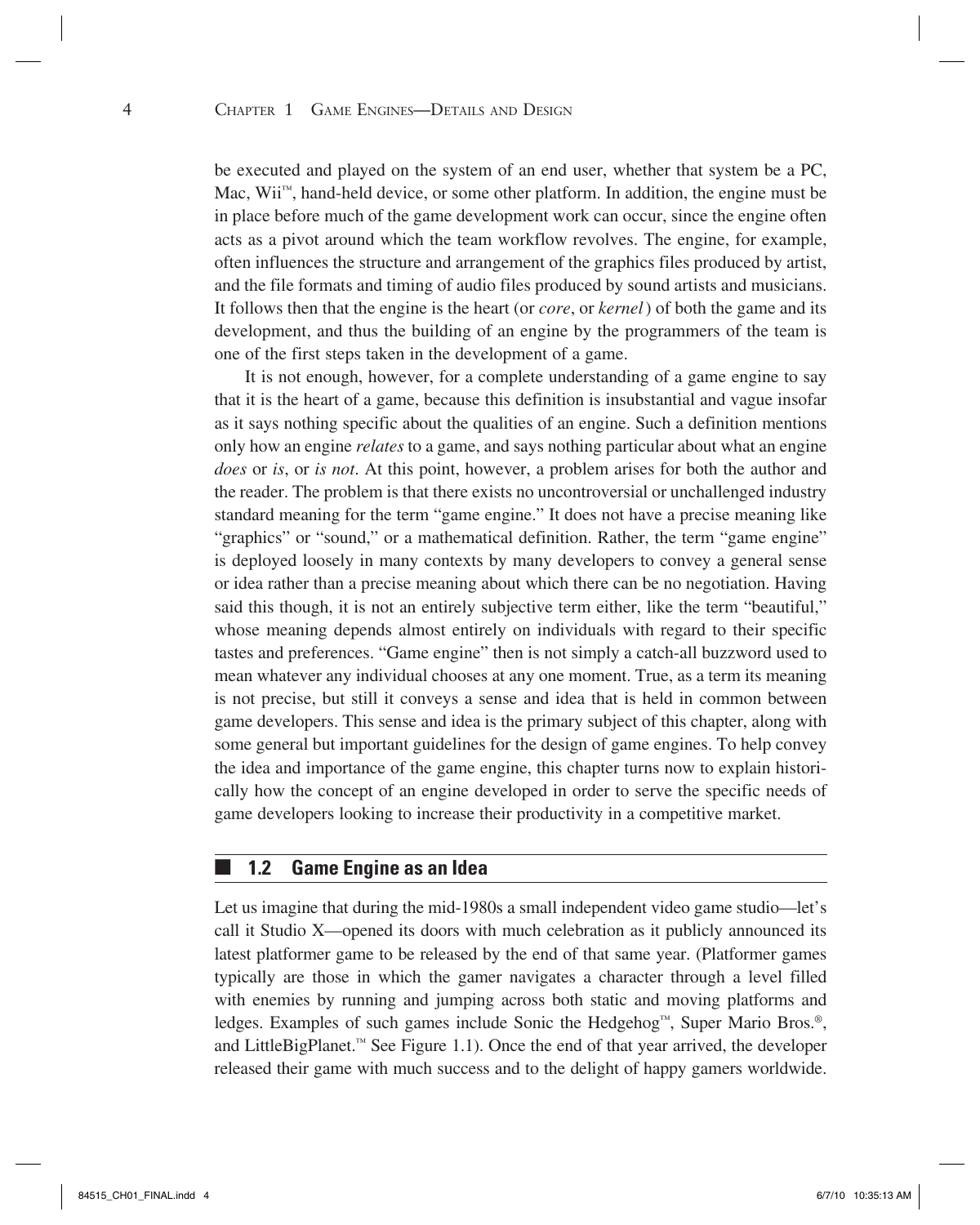

**FIGURE 1.1** Screenshot from a platformer game. Image from Darwin the Monkey, courtesy of Rock Solid Games.

Their game outsold a rival platformer game developed by competitive Studio Y. In fact, their game became so successful that a sequel was demanded and subsequently planned by Studio X. Studio X, however, began development of the sequel with a time management problem. It was their aim from the outset to capitalize on the success of the first game by releasing the sequel soon after and ahead of another competitive release planned by their rival. But during the development of the first game, Studio X had not considered the possibility that their work back then might help them in the future with the work for their sequels. Instead, they had considered each game a self-contained entity, and their development as separate and distinct processes. For them, each game was to be built from the ground upward, and no work from one game could possibly be of use for the next since each of them were to be released and sold as separate games. Consequently, the developers of Studio X began work for their sequel as they had for their first game. The result was that the second was in development for no less time than the first, and thus it was released into stores later than expected, accompanied by much disappointment for fans of the series and by much loss of sales for Studio X, which had on this occasion been upstaged by their faster rival Studio Y.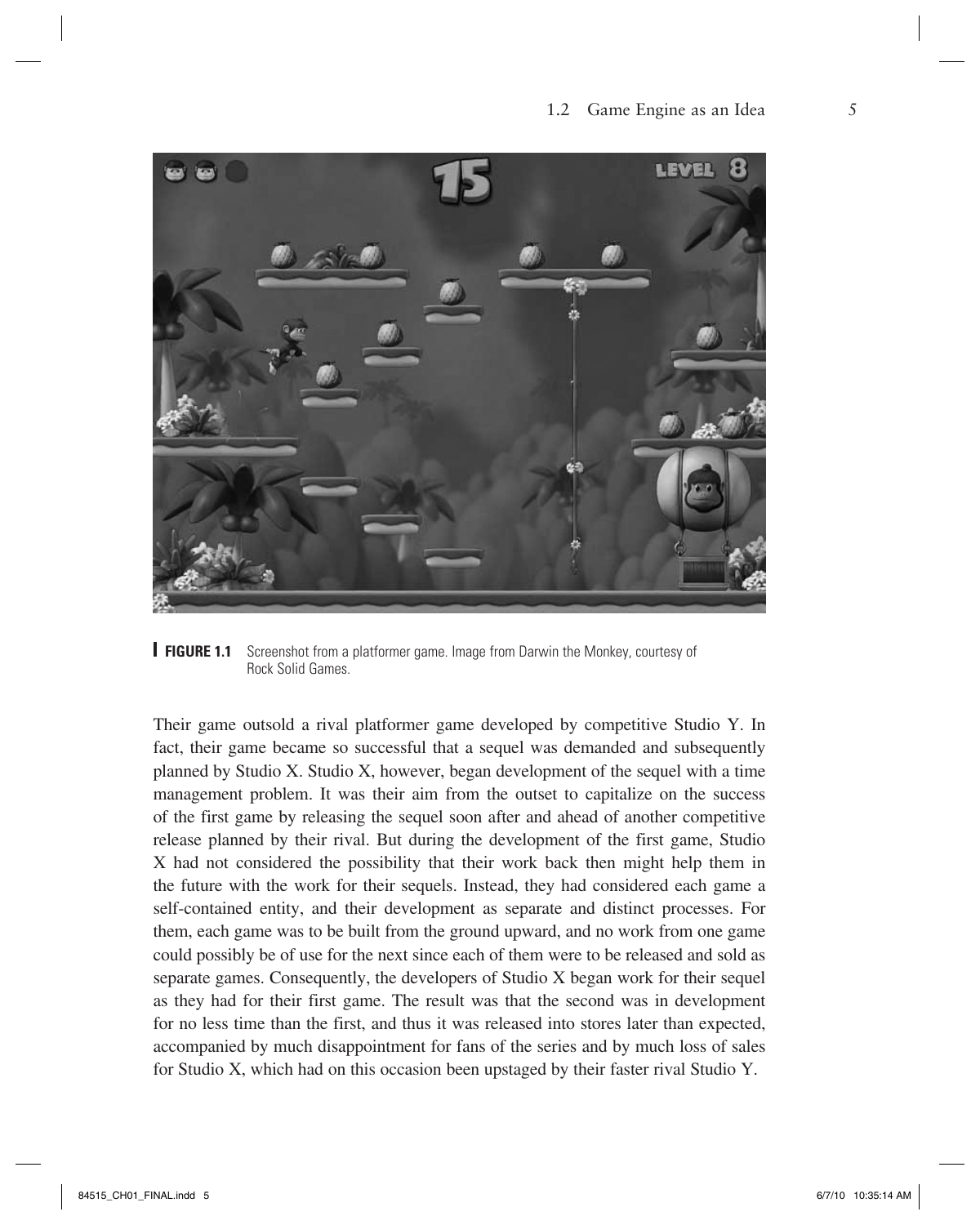#### 6 Chapter 1 Game Engines—Details and Design

Studio Y produced their sequel in half the time it took to make the first. They did not achieve this by cutting corners; each member of the team worked just as hard as they always did. Nor did they achieve this by reducing the length or the content of the sequel; their sequel was bigger and better than the previous game. They achieved this by realizing when developing their first game that many properties and features common to all games and to all platformer games can be extracted from their particular contexts and given an abstract form. An abstract form is one that has lost all reference to concrete circumstances and applies not only to one game but to all. The developers realized, for example, that *all* platformer games featured a player character subject to the laws of physics, who after jumping in the air must eventually fall to the ground because of gravity. This rule would apply just as much to the sequel as to the first game. Similarly, both games would need to play sound and music in connection with events in the game, and though the sounds themselves may vary between games, the mechanisms by which the sounds are played to the speakers need not change since they do not depend on the content of the sounds; a single audio framework plays many sounds. Thinking in this way, Studio Y recognized not only some but almost all the generalizable components of a game and integrated them into a *single system* that could be *reused to produce many different games*. They knew that game content (graphics and sound) would probably need to be created on a game-by-game basis, since games look and sound different, but they realized also that there existed a framework (or infrastructure) supporting this content, and that it was this that was mostly generalizable. This framework or system is known as a game engine.

#### ■ **1.3 Game Engines and Game Development**

The idea that the game engine is the heart or core containing almost all the generalizable components that can be found in a game implies that there are other parts of a game and of game development that do not belong to the engine component on account of their specific, nongeneralizable nature. These parts include at least game content and game development tools.

#### **1.3.1 Game Content**

Game content refers to all the particulars featured in any one game. Graphics and sound are the most notable members of this category. Any two platformer games, for example, might share many features in common such as enemies that run, jump, and shoot at the player character. Yet these enemies differ between games in both appearance and sound according to the work produced by the art and sound departments of a team, respectively. The graphics and sound, therefore, are specific to a game and are thus part of what makes a game unique. The engine is distinguished from content because it is concerned less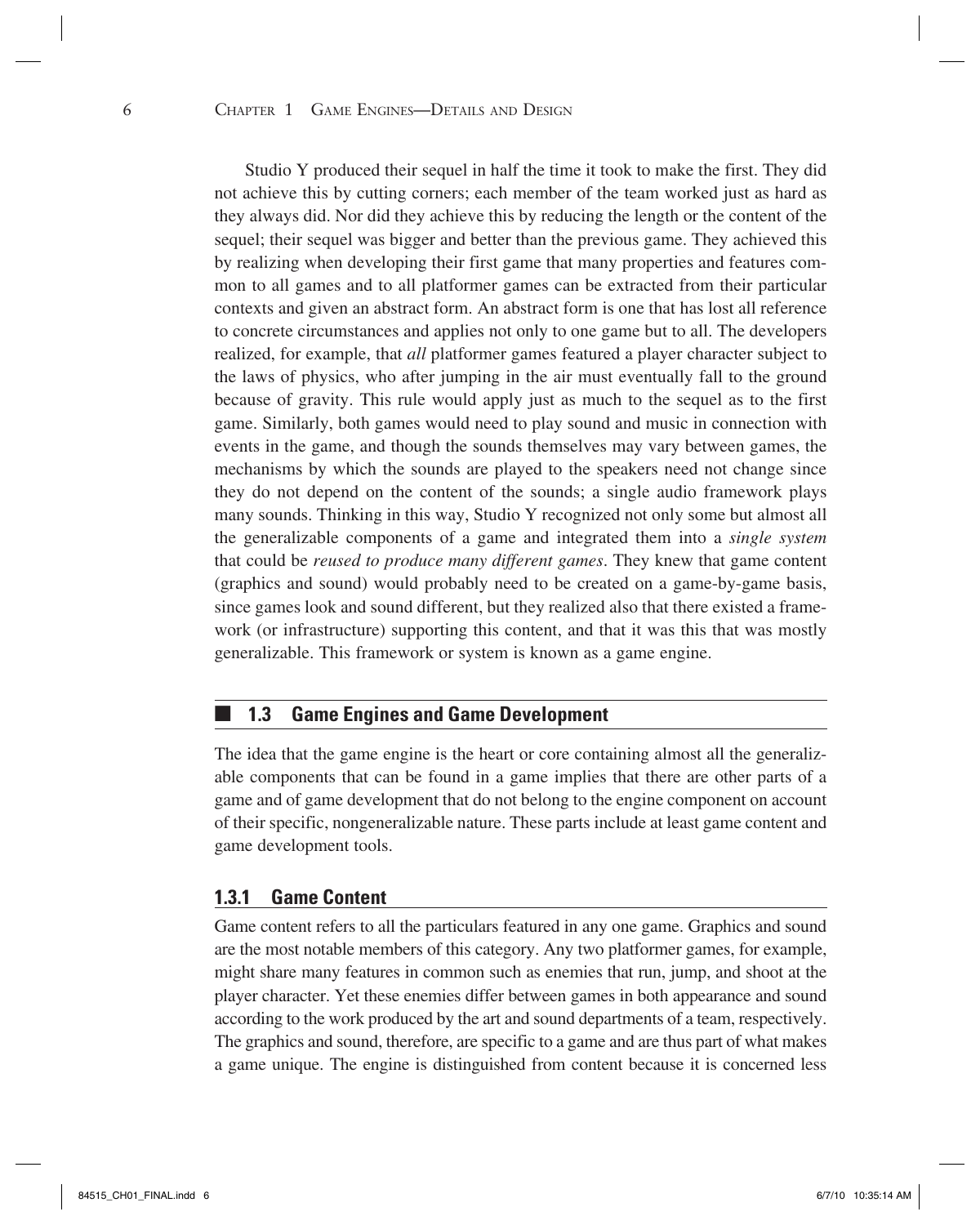

**FIGURE 1.2** The game engine and its relationship to other parts of game development.

with the features unique to any one game than with the features common to all games. For this reason, game content and content creation tools are not the main concern of this book, though they are important for game development generally (see Figure 1.2).

#### **1.3.2 Game Development Tools**

The distinction between a game engine on the one hand and the game content on the other raises a problem for developers regarding the relationship between the two. The game engine represents everything that is abstract and applicable to all or most games, and the content that is specific to either a single game or a few games. On its own, the engine is only an active collection of rules, forms, and algorithms, and the content is only an inactive collection of images and sounds. Since each of these two parts focuses on a different aspect of the game, a bridge or protocol must be formed between them to allow the engine access to the content so as to form a complete game. It is not enough for a game developer to create the engine and content in isolation from each other, because then the engine has nothing to act upon and the content nothing to bring it to life. For example, an artist might use graphics software to produce some images of weapons and objects for a platformer game, but still the engine is required to direct and move those objects in accordance with gravity or inertia or any other laws appropriate for the game and circumstances. Images and sounds and other content do not act of their own accord; an engine is required to act on them. To build the bridge between game engine and game content during the development process, game development tools are required. These tools take the form of level editors, map generators, mesh exporters, path planners, and others. Their primary purpose is to connect the inactive game content to the active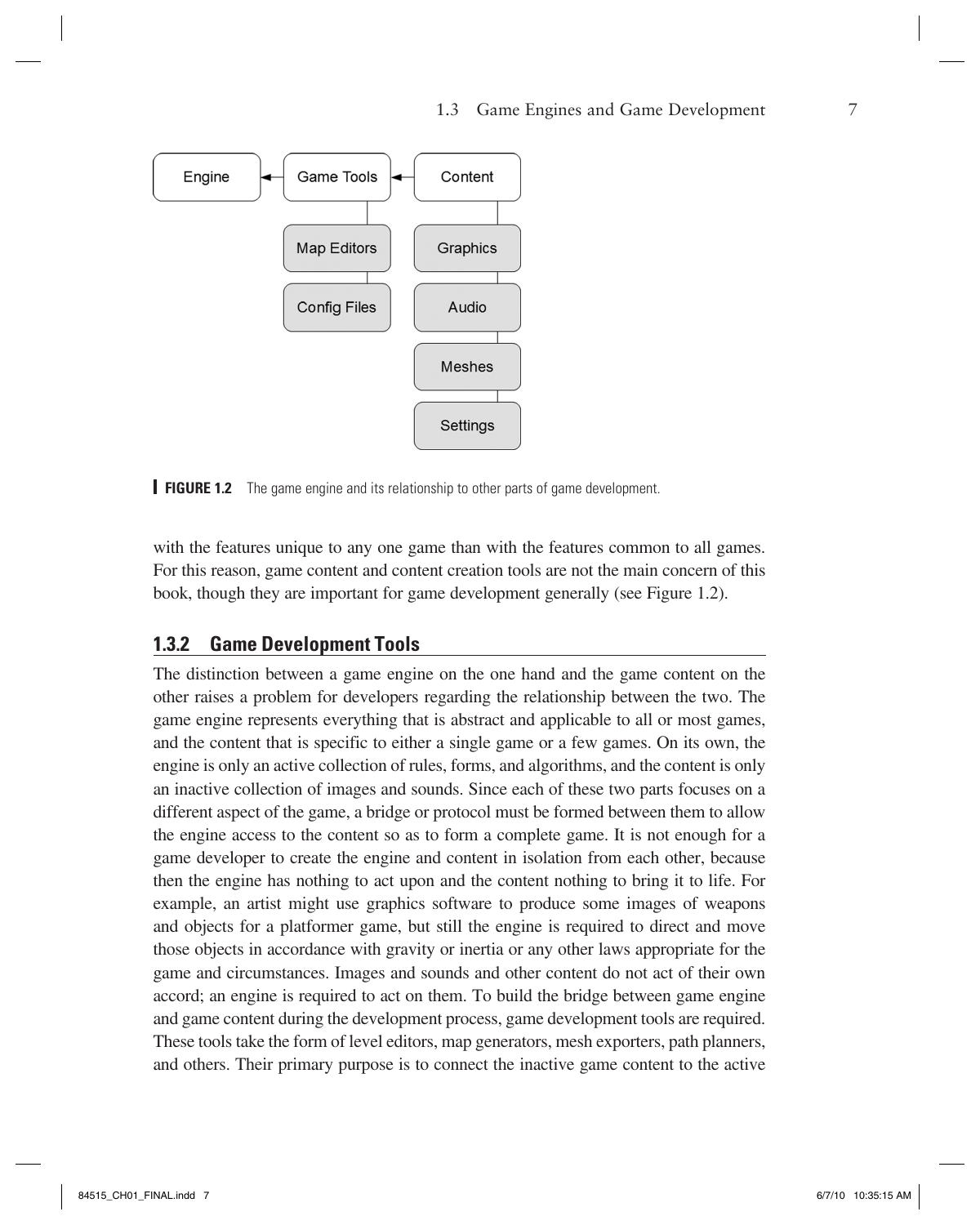powers of the engine. A level editor, for example, is usually a custom-made GUI tool used by the developer to produce a text or binary file. This file is fed into the engine and defines a specific arrangement of much of the game graphics (trees, walls, doors, and floors, etc.) into an integrated layout of levels and environments with which players will contend as they play the game. Game tools occupy an important place in the relationship between engine and content, and are considered in further detail later in this book. For the purposes of this chapter, it is enough to state that game tools—whatever their form represent the link between engine and content.

#### ■ **1.4 Game Engines in Detail**

Thus far the game engine has been conceived as a single and enclosed entity representing everything that is generalizable about games and as having a relationship to two other entities—game content and game development tools. However, at present no specific mention has been made of the architecture of an engine, nor of those features of all games that are sufficiently generalizable to warrant their inclusion in an engine. There has been the occasional allusion to formulas, laws, and physics to convey a sense of some of the things that are likely to belong, but no detailed list of features or explanation of their significance. This section considers some of the features of games most likely to be found in a contemporary game engine and how those features are built into the engine so as to work in unison according to an optimal design. However, this examination by no means represents an exhaustive catalog of *all* features found in *all* engines. This is partly because there are too many features and engines to examine in one book and partly because there is no one consensus among all game developers regarding what is and is not an appropriate feature for an engine. One developer might propose an architecture and a set of features almost wholly at odds with those proposed by another, yet neither of them can be said to be entirely wrong in their choices. It is for this reason that any one engine cannot be said to be entirely better or worse than another, but only more or less appropriate for a specific purpose. To some degree, the range and kind of features a developer chooses to put into an engine reflects their professional experience, design preferences, and business intentions. Unsurprisingly, there is great variation among the many engines in circulation today.

#### **1.4.1 The Architecture and Features of a Typical Engine**

Given what this section has already said about variation among engines in the industry, it might seem something of a contradiction to talk of a typical game engine. Indeed, no engine can strictly be said to be typical where there are no formal or even informal standards governing engine design. However, the term "typical" is used here to refer to a basic engine design that offers enough general components and features to allow the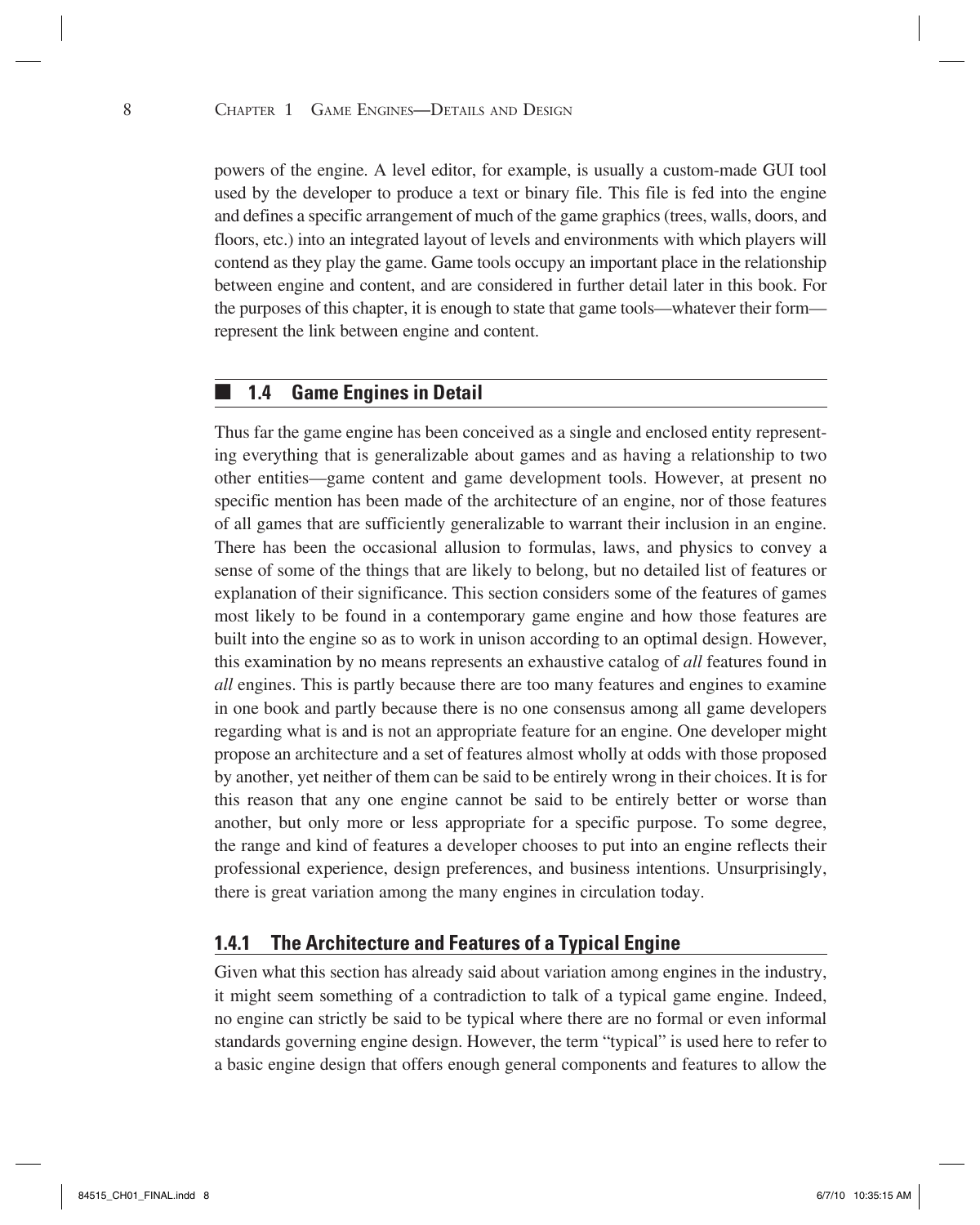creation of a wide range of games, including platformers, first-person shooters, sports sims, and RPGs (role playing games). These features and components are listed below and explained briefly, and later chapters of this book will tackle the implementation of these items. That is, they will explain how to create these features and components using a range of development tools common in the contemporary games industry.

Architecturally speaking, a typical game engine is divided by a programmer into many components called *managers* or *subsystems*, and each manager is responsible for a range of distinct features related to one another by kind. The physics manager, for example, is responsible for making sure that the laws of physics are applied to the objects of the game, ensuring that gravity pulls airborne objects downward to a ground surface and that collisions between objects are detected to prevent any solid objects from moving through walls or other solids when they are not supposed to. Likewise, an error manager is trusted with the specific duty of catching run-time errors and exceptions when they occur, and with subsequently responding to them appropriately, either by logging their occurrence in a local text file or by cleanly terminating the application. This division of engine work by kind into corresponding manager components, as opposed to sharing the work in one manager, is useful for a programmer because it allows them to segment and sort their source code across many files according to the number of managers supported. By arranging the physics code into one group of files, the error handling code into another, and all other sets of features according to their kind, the programmer can separate and manage vast sections of code according to their functional status. If a run-time error occurs in the game that is related to physics, then the programmer can know without searching the engine source code that debugging is to begin in the physics manager and nowhere else. The remainder of this section details some manager components commonly found in game engines. Before continuing, please see Exercise 1.1, then consider Figure 1.3.

**NOTE**. In terms of object-oriented programming, a manager is often implemented as a singleton class, and it exposes its features through the class methods and properties. A singleton class is a class that allows one and only one instance of itself to be instantiated at any one time. Thus, by implementing each manager of an engine as a singleton class, the programmer can be certain that there can be no more than one instance of each manager in memory at run time.

#### **EXERCISE 1.1**

List at least three other managers that you think would be suitable for almost any game engine, and why. State at least two reasons for each answer. Answers to this question are to be found throughout subsequent sections of this chapter.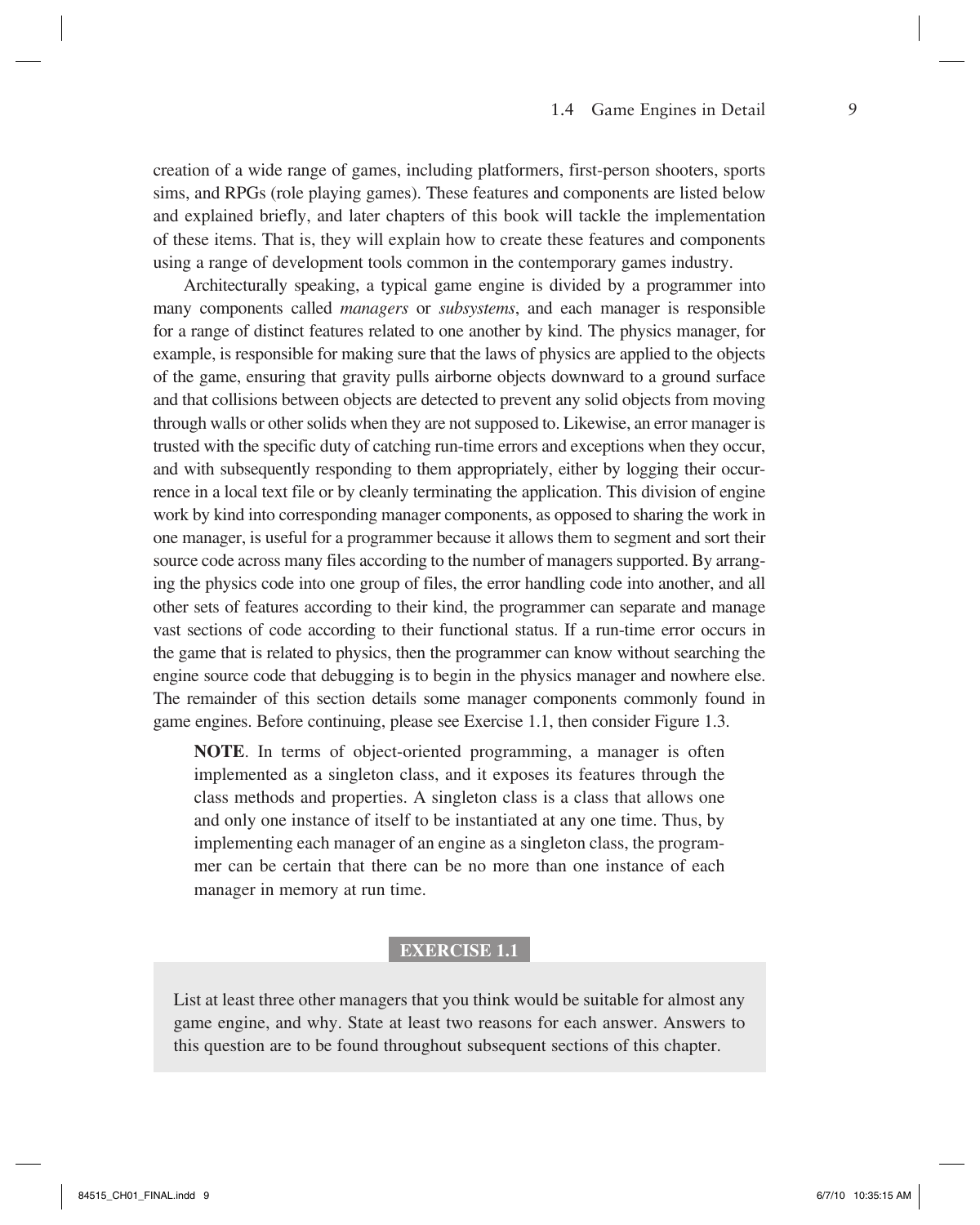#### 10 **CHAPTER 1 GAME ENGINES—DETAILS AND DESIGN**

#### **Resource Manager**

The term "resources" (or "assets") is used by developers in the games industry to refer collectively to all the digital materials used by a game. Many nondigital resources may indeed be expended by developers in the production of a game—from blood and sweat to money and tears—but these are not what is meant by a game developer when they speak of resources in a technical sense. Here, "resources" refer more narrowly to two kinds of digital materials essential for games: media data and behavioral data. Media data refers to *all* the graphics, sound, animations, and other digital media that is to be featured in a game. Their purpose ultimately is to define how a game looks and sounds at run time. In contrast, behavioral data defines how a game is to be *behave at run time*, such as whether it should run in full-screen or windowed mode, or run at one resolution rather than another, or use rather than avoid subtitles. Typically, all resources—both media data and behavioral data—are encoded into files that are loaded by the engine at run time as appropriate. Media resources such as graphics are encoded into image files in formats such as PNG, JPG, and TGA, audio into files such as OGG, WAV, and MP3, and animation data into custom-made formats or video formats such as AVI and MPG. Behavioral data usually is in the form of text, sometimes in standard text format, but more often in the format of XML or CFG, and sometimes in the format of a scripting language.

To emphasize the importance of resources generally for video games, it is helpful to consider an imaginary game and the extent of its dependency on resource files. For example, a first-person shooter game, such as Half-Life® or Unreal® Tournament, is one in which the player controls the actions of a character and views the game environment as seen from their eyes. Throughout the game the player is called upon for various reasons to shoot enemies and objects and to avoid dangers. Such a game as this might depend on a wide range of resources for its existence, including all of those mentioned above. For graphics, it will require at least the images necessary to display the environment and characters, from the leaf images used for the trees and shrubbery that are scattered around the game arena to leather images used to texture the clothing of all the characters found there. For sound, it will likely require upbeat background music tracks to be played to enhance the intensity of the atmosphere, and the sound of laser beams or gunfire to be played when weapons are fired, and many others. Finally, for config files it will require a settings file to define the resolution and subtitle modes to be used by the game on execution and a level data file to define the layout of both the game environment and the objects in that environment such as the positions of walls and doors, ceilings and floors, and power-ups and bonuses. In sum, the typical video game and the game engine find themselves dependent for their existence on potentially many megabytes or gigabytes worth of resources of varying kinds. Any particular game will inevitably be dependent on a particular set of resources whose content varies according to the game, but any game is dependent on some set of resources regardless of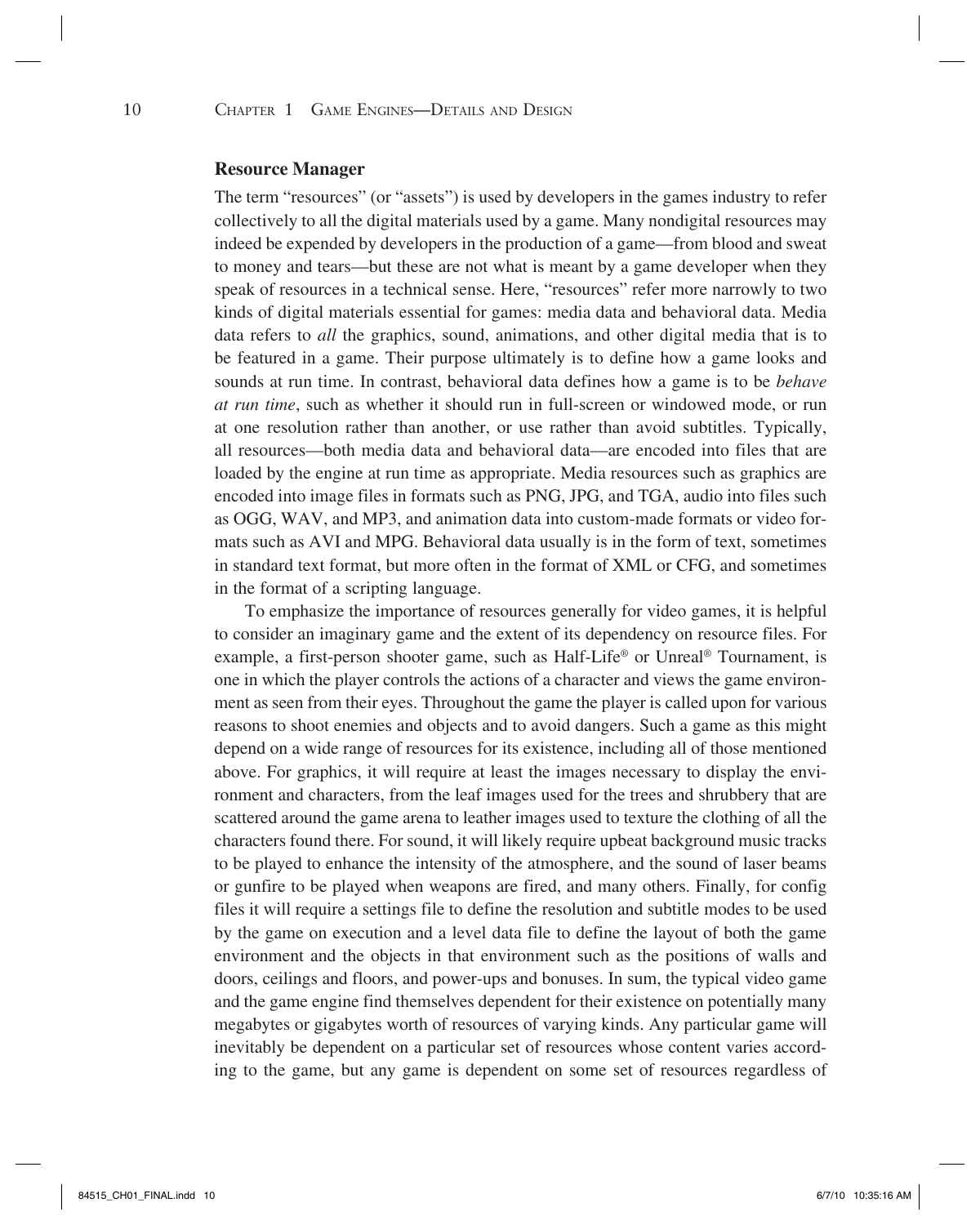their content. Thus, as resources apply to games generally they are therefore pertinent to game engines, and the sheer number and variety of resources, compounded with the extent of the dependency of the game on those resources, introduces for the developer a management problem. That is, it signals a *need* for a manager component in the form of a resource manager to govern the relationship between the engine and the resources. It is the duty of the resource manager therefore to: (1) identify and distinguish between all the resources available to the game, (2) both load *and* unload the resources to and from their files and in and out of memory, and (3) ensure that no more than one instance of each resource exists in memory at any one time. Resource managers and their implementation are considered later in this book.

#### **Render Manager**

It is generally accepted that almost all games feature graphics, either 3D, 2D, or a mixture of both. It has been stated already that it is the role of the resource manager to load graphics from files on a storage device and into memory ready for use as appropriate, but this process alone is not enough for the graphics resources themselves to be displayed to the gamer on-screen. For this to occur, a second process must access the loaded graphics resource in memory and then draw it to the screen via the graphics hardware. For example, having loaded a rectangle of pixels from an image file via the resource manager, the engine must then decide how those pixels are plotted to the screen where they will be seen. Should the pixels be drawn as they appear in the file? Or should they be animated? And where on the screen should they appear—at the top left corner, at the bottom right, or elsewhere? Should the image be reversed, tiled, or repeated across the screen? These and many other questions relate to the drawing of pixels to the screen. This process is achieved by way of a graphics rendering library such as OpenGL® or DirectX or SDL, and any one of these in combination with a series of other functions and tools a developer may create from the rendering infrastructure of the game engine, or the render manager. It is the job of the render manager to (1) efficiently communicate between the engine and the graphics hardware installed on the end user system, (2) render image resources from memory to the screen, and (3) set game resolution. Render managers and their implementation are considered later in this book.

#### **Input Manager**

Games in the contemporary market differ almost as much in their support for input devices as they do in their use of resources. The term "input device" is used by developers to signify any unit of hardware the player may use to communicate their intentions to the engine for the purposes of the game. Most PC games expect to receive input via keyboard and mouse devices, console games via remote controllers such as game pads, joysticks, and dance mats, and portable games via the device keypad. The range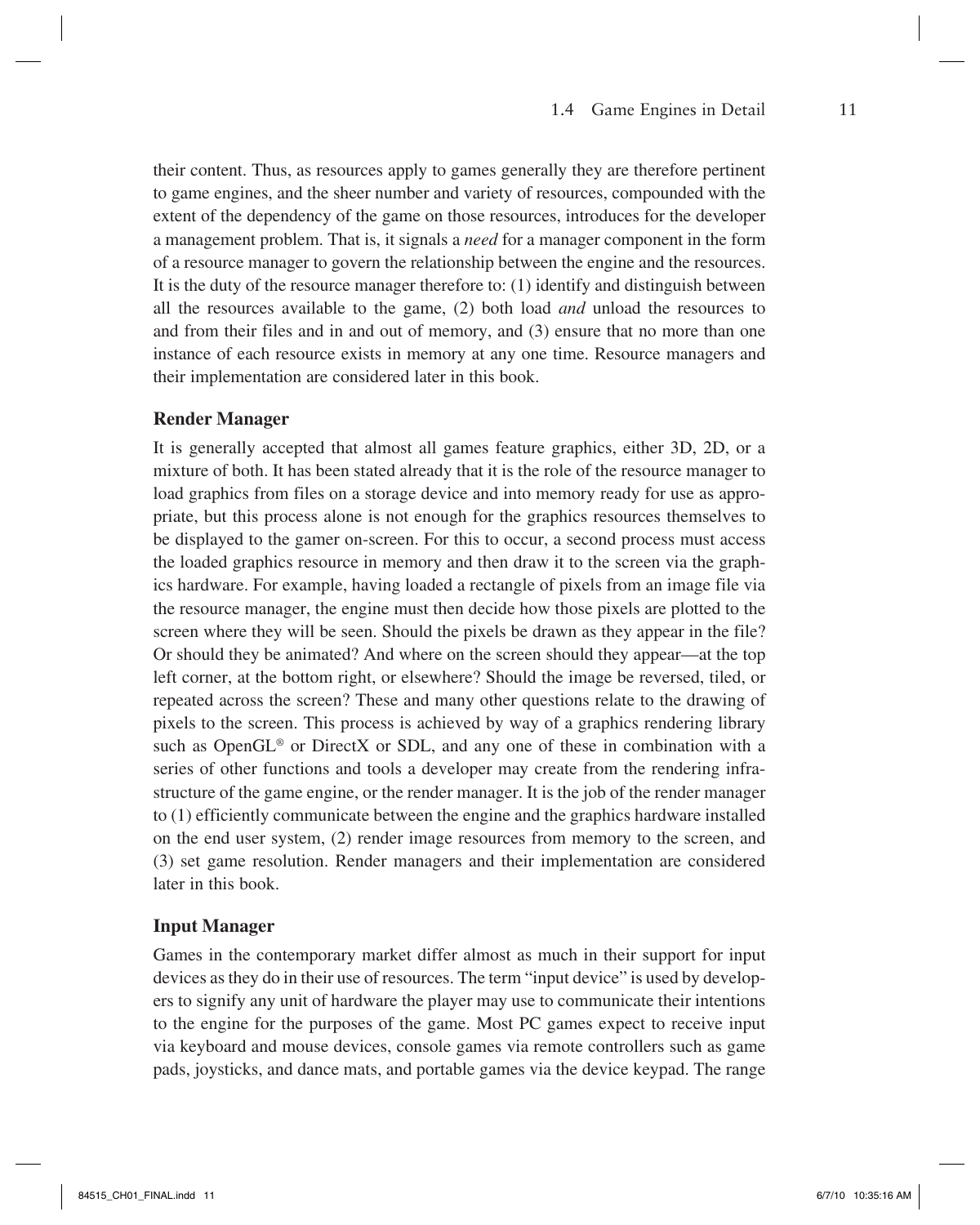of input methods accepted by any game and the extent to which each is supported differs between games and platforms. However, across almost all games and platforms there is a *general* need for a mechanism both to receive and to respond to user input, regardless of the specificity of the device or of the input provided and regardless of the particular response appropriate. Thus, in the context of game engines a developmental need arises for an input manager component. The purpose of this component is to: (1) read user input at run time from the entire range of devices accepted by the game and (2) encode that input into a single, device-independent form. That is, to generate from the input a raw interpretation that does not depend for its being understood by the developer or the engine on knowledge of any specifics regarding input hardware. Input managers and their implementation are considered later in this book.

#### **Audio Manager**

What is true for the render manager regarding graphics resources and their rendering to their screen is generally true for the audio manager regarding audio resources and their playback on the system speakers. Though the content of audio differs according to particular games, almost all games demonstrate a generalizable need to play audio. Audio here means both music and sound. The former refers to audio usually longer than 1 minute in duration and intended to be played on a loop, and as the background for any other audio that may play. The latter refers to short sounds (sound effects or SFX) such as door knocks, gunshots, and footsteps that are likely to be played in response to particular events in the game, and are less than 1 minute in duration. It is the role of the resource manager to load audio from files to memory, but it is the role of the audio manager to accept those resources and to play them to the speakers as appropriate for the game. The audio manager is also responsible for: (1) communicating between the game and audio hardware, (2) setting the overall game volume levels, and (3) applying effects to sound such as fade effects, pan effects, and echo effects. Audio managers and their implementation are considered later in this book.

#### **Error Manager**

The esteemed computer scientist Edsger W. Dijkstra once suggested that "Testing shows the presence, not the absence of bugs." This quote often serves to remind developers of the limits of their debugging tools and of their ability to claim certainty regarding the absence of bugs in their software. It serves to emphasize that even when the debugging and testing of an application has uncovered no bugs a developer is still not in a position to claim that their software is bug free. This is because saying, "There are no bugs," is not the same as saying, "No bugs were found." Debugging and testing might uncover no bugs in an application, but that application might not have undergone all possible tests in all possible scenarios, and thus the developer is not in a position to know for certain that all bugs in their software were found and eliminated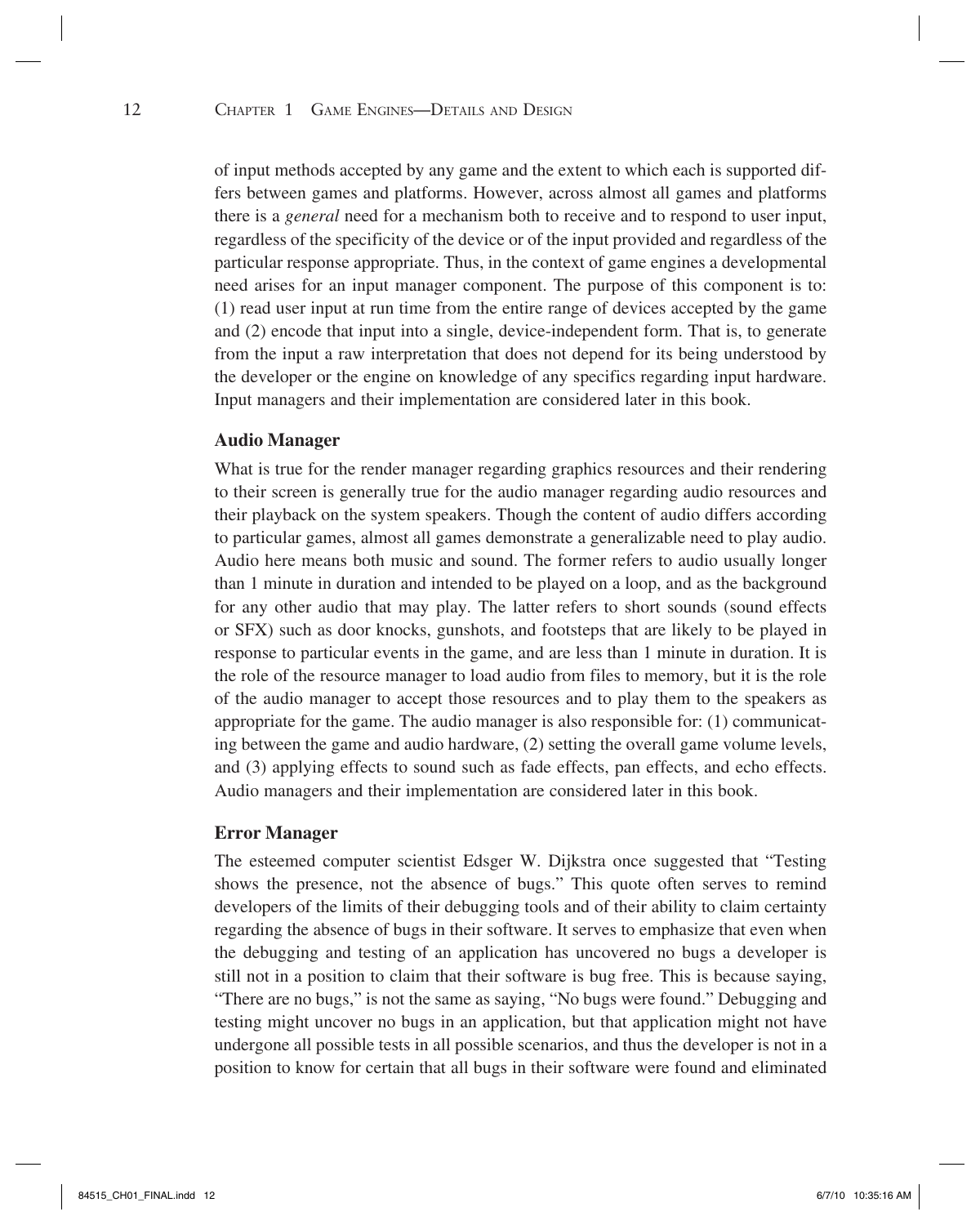based on their tests. On this basis, the most a developer is entitled to claim is that no bugs were found in their software, and this limitation applies as much to the engine developer as to any other developer. For this reason, the developer of game engines should accept the possibility that bugs might exist in their engine and in their game no matter how thorough they consider their testing methods to be. If it were possible for a developer to find and eliminate bugs in their software and to know at the same time with complete certainty that no other bugs existed, then perhaps there would be good reason to build game engines that were error free, that is, an engine in which the occurrence of an error was an impossibility. Such an error-free engine would make the developer's life easier insofar as they would have no need to code an error manager to detect and report errors, because errors could not happen. But since the author of this book knows of no such means of achieving certainty regarding the absence of bugs in software, the possibility of error holds for each and every engine developed. Hence, a game engine needs an error manager. The purpose of the error manager is to: (1) detect or "catch" run-time exceptions in a game, (2) handle those exceptions gracefully if and when it encounters them to avoid sudden and shocking crashes to the desktop by displaying a message box before exiting to alert the user to the occurrence of an error, (3) log the occurrence of an error in a human readable text file report that can be sent by the user to the developer to aid the latter in repairing the problem, and (4) identify and mark each error with a unique identification number that can be printed in an error message dialog or in the error log report. This allows the developer to isolate each error and its possible causes. Error managers and their implementation are considered later in this book.

#### **Scene Manager**

In theater or film, a "scene" refers to the stage or place where actors and props come together in action. Much of this meaning applies to the concept of a scene in games. The general outline of a game engine as presented so far in this chapter has conceived of a resource manager for loading resources from disk and into memory, a render manager for drawing graphics resources to the screen via graphics hardware, an audio manager for playing audio resources to the speakers via sound hardware, and an input manager for reading user input from input devices. These components are essential for almost all games to the extent that a game could not exist in a playable form without them, but even together they are not enough to create a complete game. It is not enough, for example, to load a graphics resource from a file only to display it anywhere and anyhow on the screen, without reason; nor is it enough to load an audio resource to likewise play it anyhow and meaninglessly on the speakers. Between the loading of resources from files and their presentation in the game there exists an intervening layer of management, of composition. This layer decides *how* resources are associated to one another and used so as to give them meaning for the player in relation to the actions and events of the game with the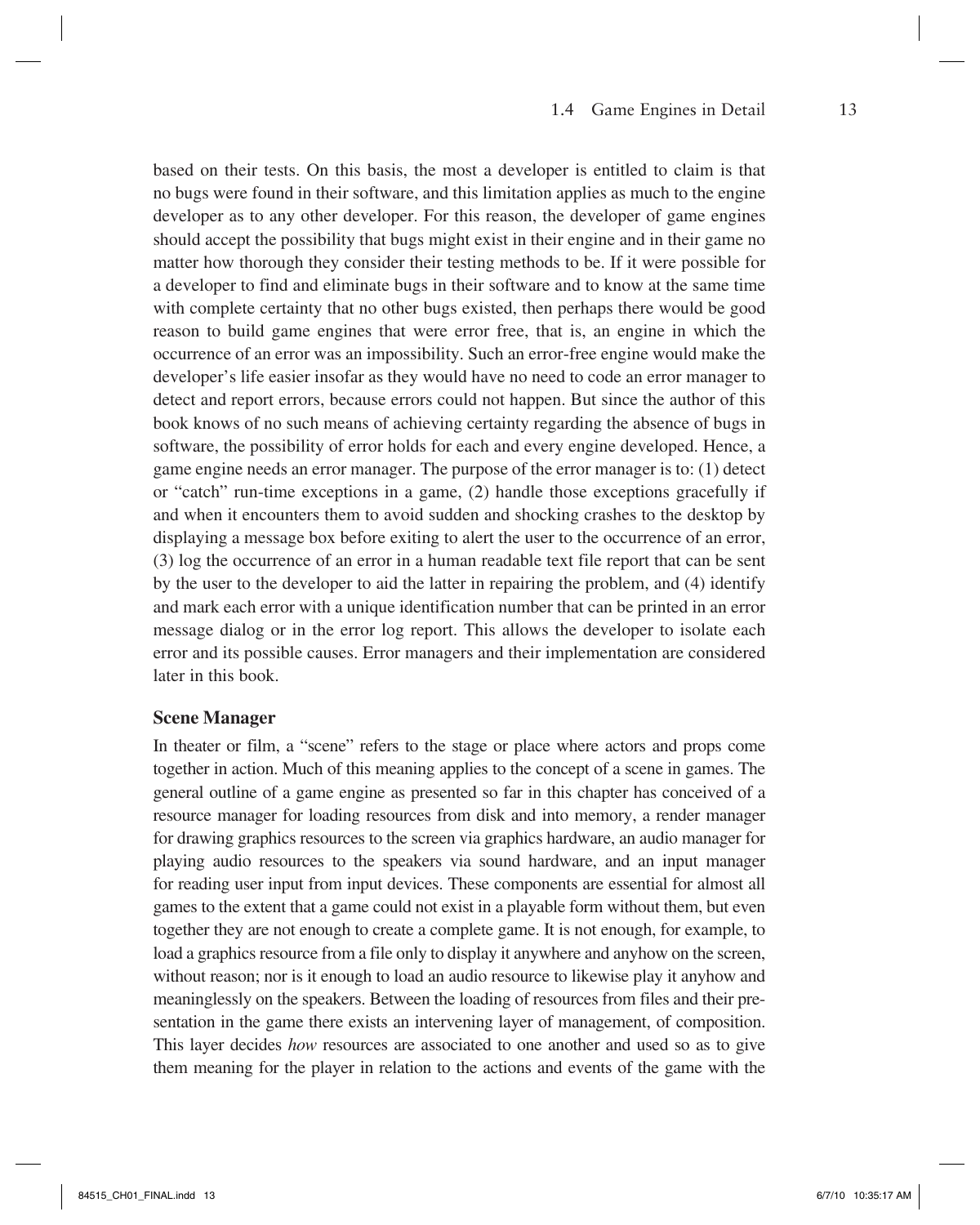passing of time. Consider the famous puzzle game of blocks called Tetris®. In Tetris, the player controls the movement of a series of falling blocks arranged in sequences of four that drop one after another from the top of the screen to the bottom across a game board. The aim is to manipulate each arrangement as it falls by moving it left or right or by rotating it 90 degrees so that as the arrangement reaches the bottom it forms a complete horizontal line of blocks in combination with the other arrangements that fell previously. The line that is formed should contain no gaps if it is to be valid, and valid lines disappear, leaving vacant space for new blocks. As time progresses in the game, the tempo increases, meaning the player encounters every new arrangement of blocks faster than the one before. Consequently, they are forced to think faster as to how to arrange the blocks that fall. The game is lost if a new block falls and finds no vacant space on the board in which it can be held. This game has a precise set of rules governing how the resources of the game relate both to each other and to the input provided by the player. The game does not play sounds arbitrarily or display graphics anywhere on-screen without reason; rather, the graphics resources are used to represent the falling blocks of the board and are positioned and deployed on-screen in combination with the sound according to the rules of the game. In this way, the resources of the game are managed into a meaningful scene, just as a puppet-master deploys his puppets on stage not randomly and meaninglessly according to his fancies, but coherently and sensibly according to the logic of the story to be performed for the audience. The purpose of the scene manager then is to synthesize (or coordinate) the resources of the engine according to the logic of the game, to tie together the work of many managers. Its duty is in part to put on the show for the player. To do this, the scene manager must perform many tasks, some of which include: (1) communicating between many managers such as the render manager, audio manager, resource manager, and others, (2) keeping track of time for the purposes of firing events and coordinating motion on the objects of the game, and (3) enumerating the objects of the scene to allow the developer to iterate and access each of them independently. Scene managers and their implementation are considered later in this book.

#### **Physics Manager**

It was mentioned earlier in this chapter that the physics manager is a component of the engine dedicated to applying the laws of physics to the objects of the game, or more accurately to applying forces and torques to objects of the scene. This physics manager is responsible for, among other things, applying the effects of gravity and inertia to game objects. The former ensures that specified airborne objects—such as chairs, apples, and people but not airplanes, fairies, and dragons—are pulled downward to a ground surface. The latter ensures that moving objects such as cars and runaway mine carts do not come unrealistically to complete and immediate stops whenever they cease to accelerate, but gradually reduce their speed over time toward a stopped state to imitate the real-world resistance of mass to changes in its state of motion. At this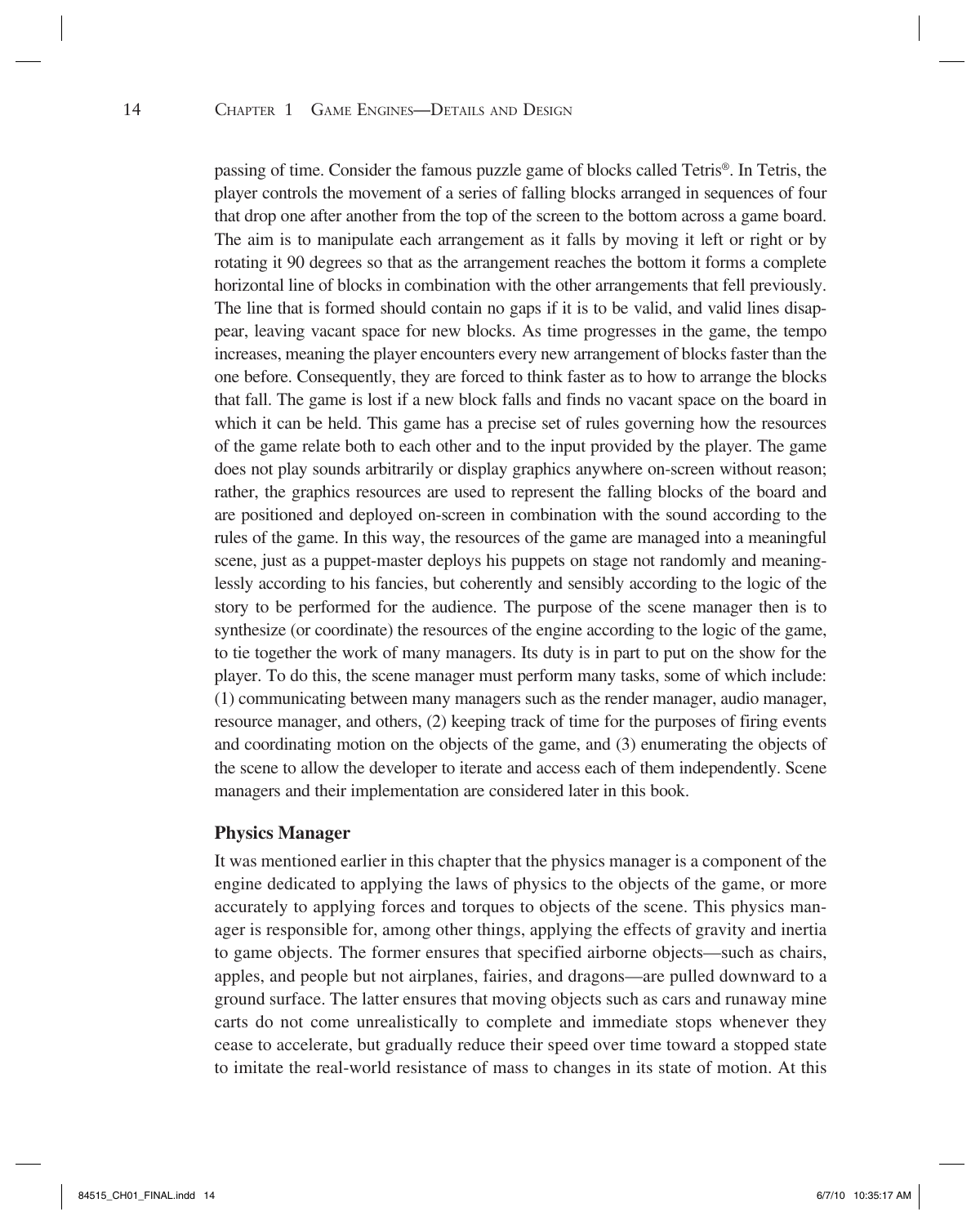point, however, it is important to note a distinction between the physics manager and the scene manager. Given what has been said so far of the duties of both with regard to their role as controllers of the behavior of game objects, it might at first seem that the two managers should be merged into one or that one makes the other redundant. If the purpose of the physics manager is to control at run time the behavior of objects and their relationships in the scene according to the laws of physics, then what place can there be for the scene manager as a controller of behavior? This question draws attention to the distinction between game logic (or game rules) on the one hand and physics on the other, the former being the responsibility of the scene manager. The scene manager, for example, does not apply gravity or inertia to objects, nor does it govern their behavior according to any physical laws; that duty falls to the physics manager. Rather, it governs scene objects according to the rules of the game as they are determined by the developers thinking outside the laws of physics. The rules of the game define the unwritten contract between the gamer and the game, and they are outside the laws of physics in the sense that the laws of physics could alter while the rules of the game remained unchanged. They refer to the terms of play and stipulate the conditions and circumstances that constitute a win for the player and those that constitute a loss, and further stipulate the range and kinds of actions a player may pursue to achieve a win. For example, there might be a set of rules governing a platformer game that specify that a loss is incurred by the player whenever their health drops below zero as the result of attack from an enemy or of damage from environmental hazards, and that a win is incurred whenever they reach the end of a level and defeat in combat the end-of-level boss. Thus, the objects and relationships of a scene in a game are governed by at least two sets of independent laws, those of physics and those of the game. The enforcement of the latter is one of the duties of the scene manager, and the enforcement of the former is the sole duty of the physics manager. Physics managers and physics handling is considered later in this book via a look at the Bullet physics library.

#### **Scripting Manager**

A game engine is typically built by programmers into a standalone executable file or a DLL (dynamic link library) using a compiled language such as C++ or C#. Using a compiled language to build an engine into machine code form often improves its run-time performance but poses a number of challenges to developers seeking to customize it according to their needs after it is compiled. It has been stated already that one means by which a general engine is customized for a specific game is game tools. These tools are used by developers to produce a variety of text and configuration files detailing the content and behavior specific to a game, and are fed into the engine to customize it accordingly. By accepting many of its instructions through external and independent game files, the compiled engine remains open to the developer in the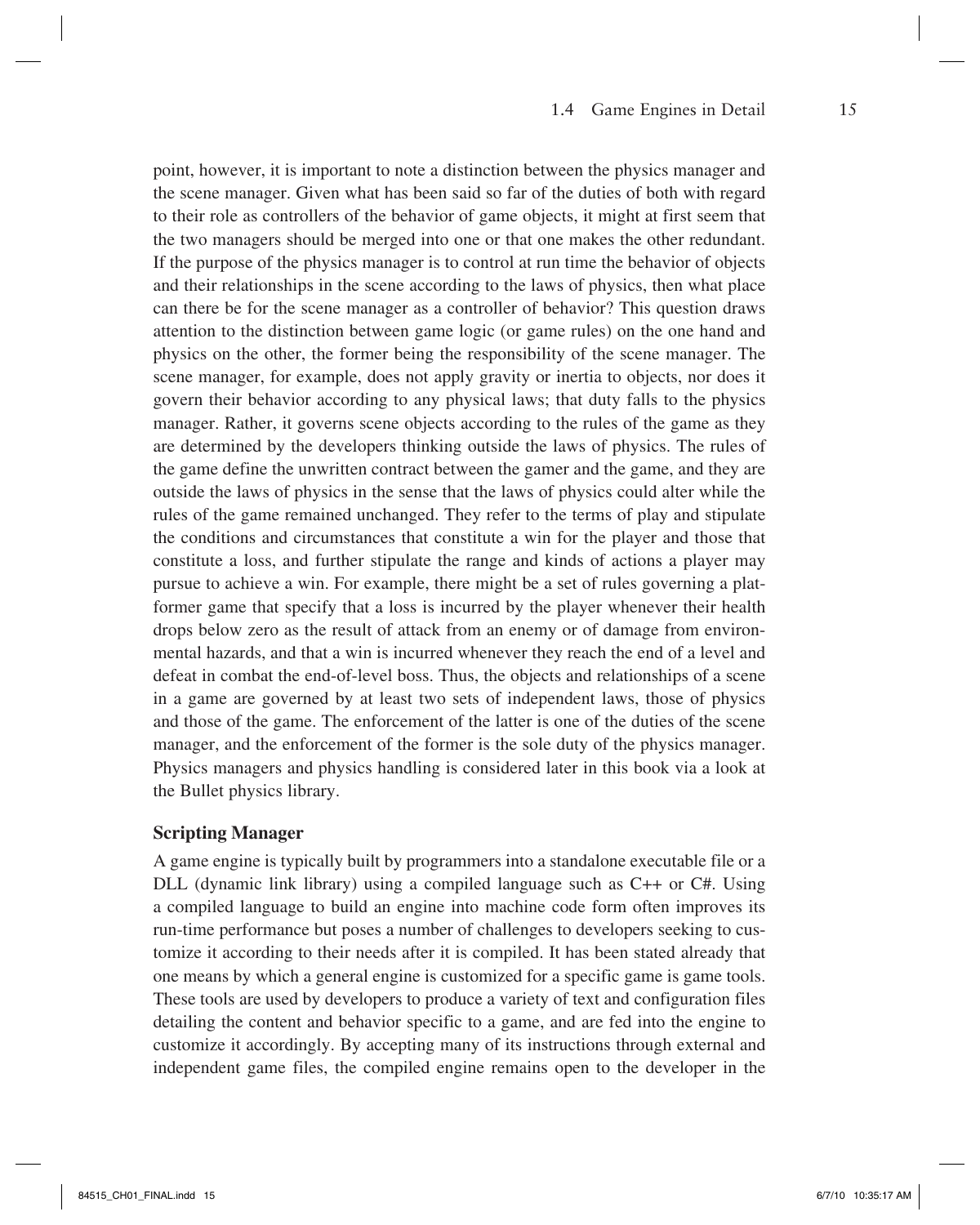sense that its behavior can be changed *without having to be recompiled*. This is useful if only because an engine that can be customized without having to be recompiled does not depend on its original creators and their knowledge of its internal mechanics for its use. That is, an open engine can be adapted and customized by any who learn the protocol between the engine and its files. For example, an artist can change the graphics used by the engine simply by substituting a new set of graphics files for the previous set, and a programmer or gamer can change the run-time resolution of the engine by editing the settings of a resolution configuration file before the engine is executed. Thus, the primary reason for an engine's dependency on external files is to produce in it an openness not only to the creators of the engine but also to other developers and even to some gamers; to produce a flexible capacity to be easily customized or *scripted* for specific games without having to be recompiled. Thus, an engine is said to be *scriptable* if it has the general ability to adjust its behavior according to a set of instructions in a file. Those instructions may take many forms, and engines differ in the extent of their support for any specific instruction set. Some engines support instructions written in plain English or in XML, and others support those written in established scripting languages and frameworks such as Lua and Python™ to allow for greater control. The choice of language to be supported by any particular engine often reflects the popularity and currency of the language as well as the professional preferences and intentions of the developers, but whichever language is chosen there is a general need to *manage* the support of that language and its interaction with the engine. This need therefore creates a demand for a scripting manager, and the job of this manager is to: (1) expose a subset of classes and functions of the engine and allow access to them through the scripting language and (2) read and process instructions in a file and respond accordingly. Scripting managers and details surrounding scripting generally are discussed later in this book when considering game tools.

#### ■ **1.5 Game Engines—Necessary Conditions**

Games are said by many developers to be powered by engines, and by this they mean that an engine is a necessary condition for a game, that a game cannot run without an engine. True, any specific game is more than an engine because it contains unique content or dressing such as graphics and sound, but the engine represents the integrated framework on which this dressing hangs. Conceiving of the engine as a framework or a necessary condition for a game is useful for identifying whether or not any library or software is or is not a game engine. Presented with any library or software, such as DirectX or OpenGL, the developer can proceed to ask, "Can I make a game with this and *only* this?"; if the answer to that question is in the affirmative, then it either *is* or *can be used as* a game engine. It is not enough to show that only in combination with other tools could it make games. The software as it is must be capable of producing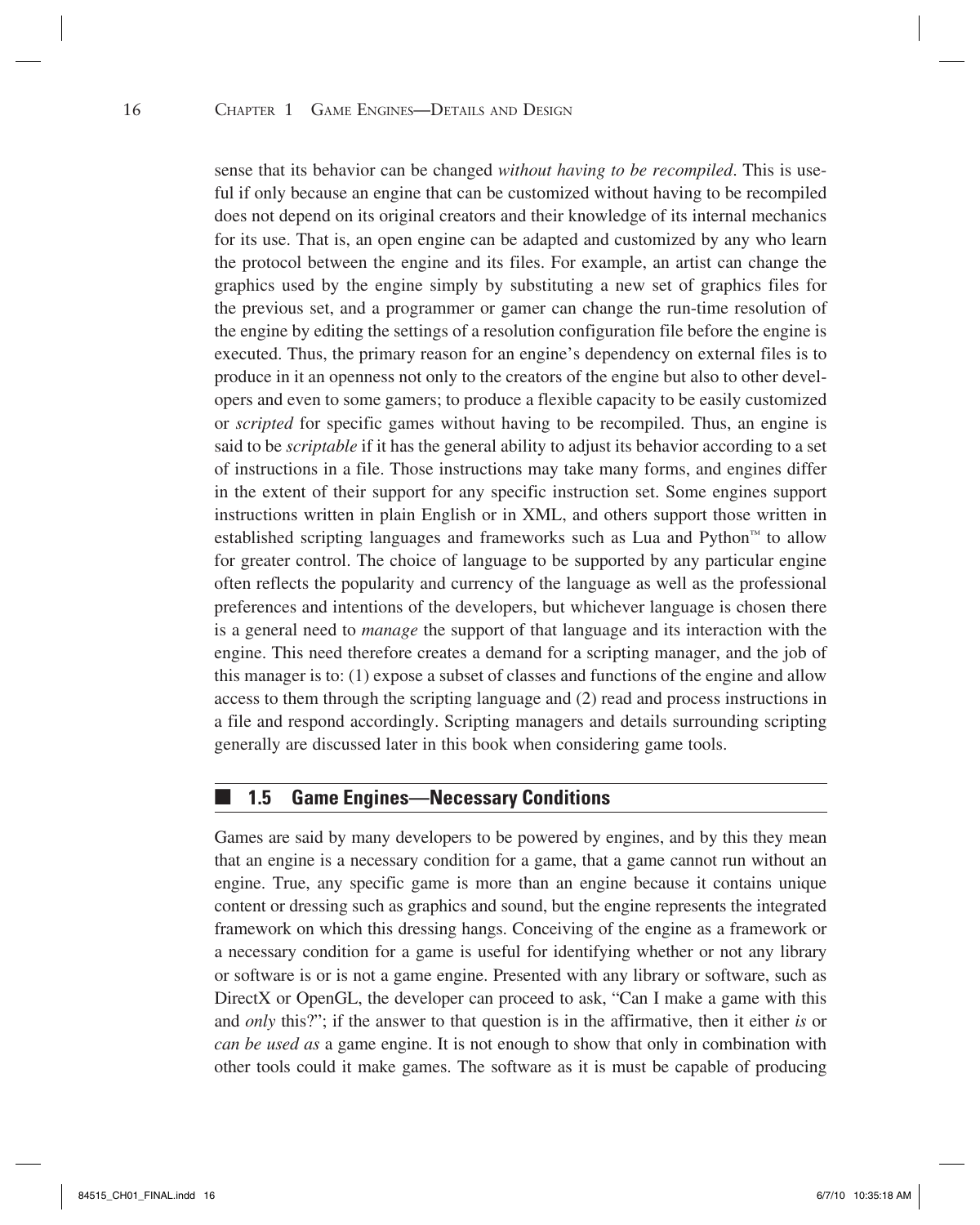games on its own merits to be considered a game engine. Thus, OpenGL is a *dedicated* graphics API but not a game engine. Its purpose is to render graphics to the screen via the hardware. No doubt many engines have made use of this library for that specific purpose, but despite this, OpenGL as a library is not responsible for other features of the engine that are equally essential for creating a game—from the playing of game audio to the handling of game logic. In diagram form, the engine exists on a level above dedicated libraries; the engine represents the integrated core of a game that delegates essential duties via manager components to dedicated libraries. Consider Figure 1.3.

It has been established that a game depends on an engine for its existence, and that the essence of an engine (that which makes it what it is) consists of its ability to make games. This ability and its scope are determined in large part by the manager components from which the engine is made, some of which were discussed in the previous section. The render manager determines the feature set for graphics rendering, the audio manager for audio playback, and each other manager for its corresponding duties. Thus, the manager components represent the chief executors of the engine and are the primary means by which engine work is performed. For this reason, the managers are to the engine as the engine is to the game; that is, they are the core. A game depends on its engine and the engine on its managers. Having determined this,



**FIGURE 1.3** Common set of managers for a game engine.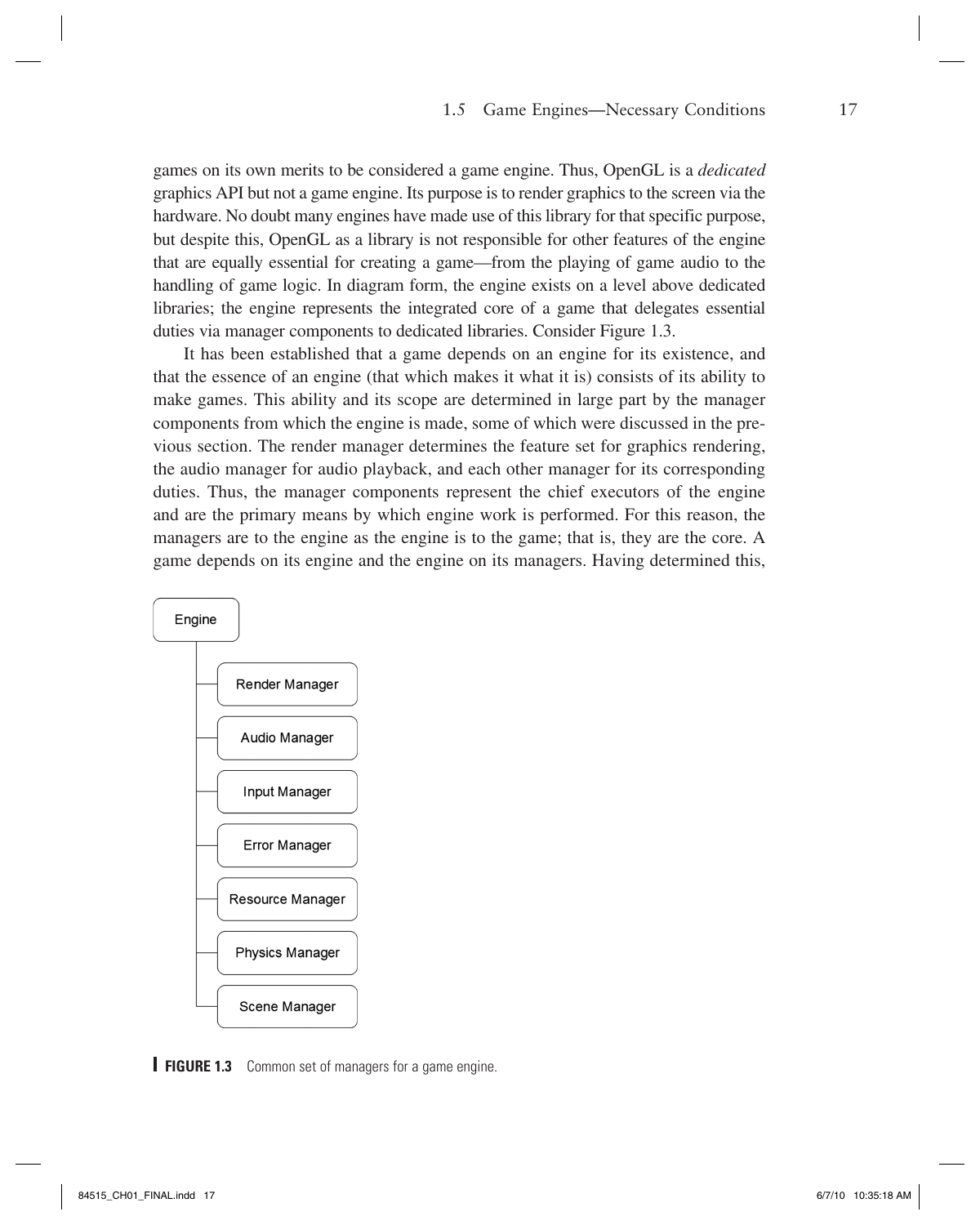the question then arises as to where the line is drawn between that which is an engine and that which is not in terms of the number and type of managers supported. Is it possible, for example, to conceive of a minimum collection of managers that together warrant the title of "engine" and from which no manager could be removed without compromising that title? In other words, what is the simplest engine possible? Such an engine might be suitable for creating only the simplest of games, but even so can it be defined? If so, which managers would belong to that group of essential managers?

It is helpful for a developer to think about this question of essential managers because the answer (if there is a definitive one) points to only those managers that are essential for all games and which mark the starting point for the development of almost all engines. Some might be tempted to argue that *all* engine managers listed in this chapter thus far are equally essential for all games. They might argue that many games from platformers to sports sims require a physics manager, render manager, audio manager, and many other managers, and that for this reason these managers are essential in any engine that is intended to create those games. But this response misses the point of the exercise. It is no doubt the case that all managers are important for specific games, but it does not follow from this that all managers are equally important for all games. A physics manager is unquestionably important to a game dependent on physical reactions, such as a flight simulation or a car racing game, but not so important for a card matching game or a game of Tetris or any other game that does not depend on physical laws. Thus, many games exist that do not require an engine with a physics manager. However, it seems unlikely that even the simplest game could exist without an input manager to receive and process user input from a game controller. The task of this section is one of reduction: to create a list of only those managers essential to all games under all circumstances, or essential to the simplest possible game. Having created such a list and confirmed those managers as the foundation of almost all engines, the developer can then recognize the implementation of those managers as the starting point or the first steps on a long road of engine development. In short, with the exception of design, engine development begins with the implementation of its essential managers. So what are the essential managers? Unfortunately, there is no definitive answer to this question, or at least none of which the author is aware. But for the purposes of this book, concerned as it is with the creation of a

#### **EXERCISE 1.2**

List three managers you think should be included in the essential managers group, and state two reasons for each manager to justify your choice. Answers can be found in the following section. Your answers might differ from mine, but it is important to have reasons for your choices and to appreciate the reasons for mine.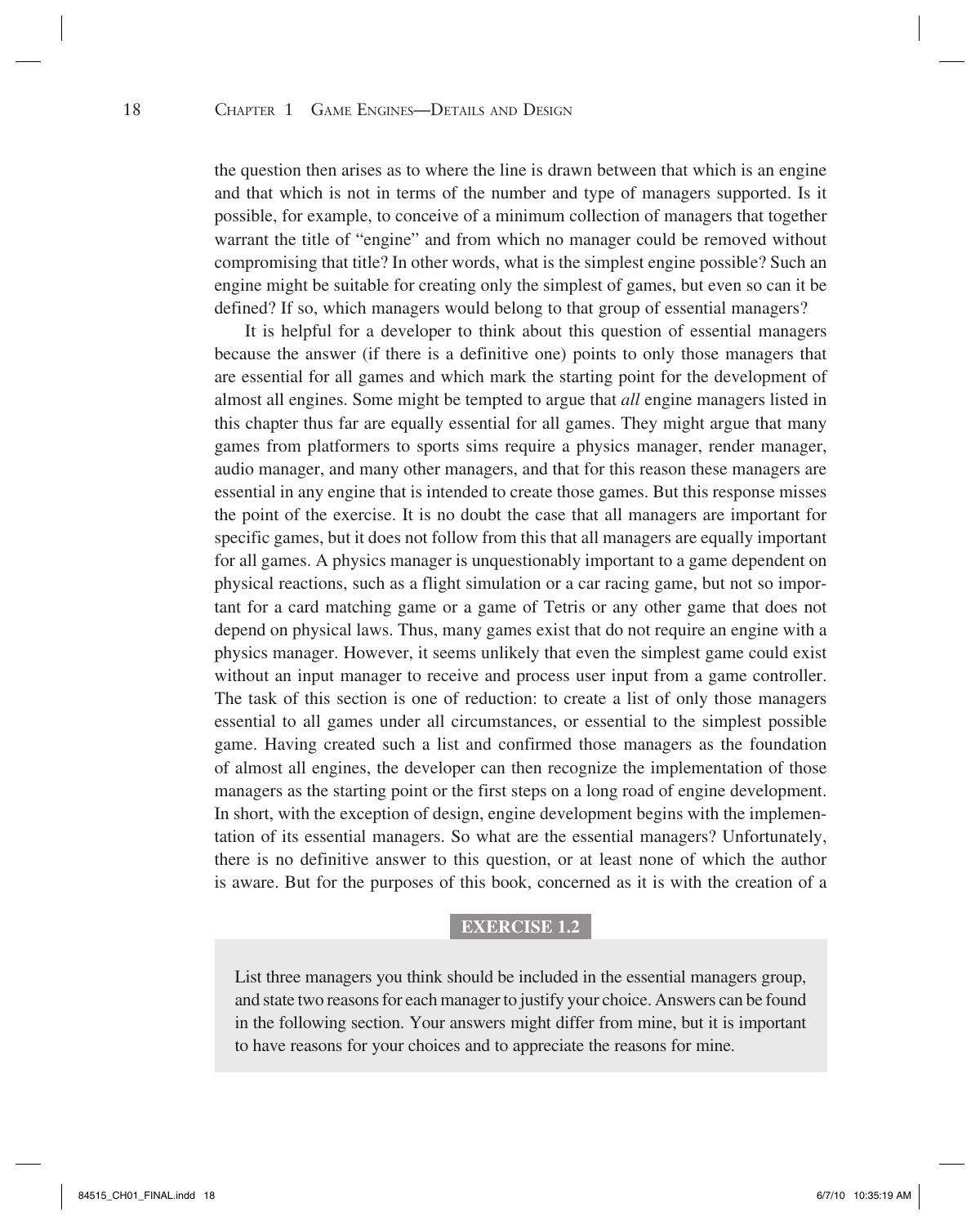general engine suitable for many game genres, it is nonetheless possible to build a rough argument as to which managers ought to be included.

#### **1.5.1 Game Engines—Essential Managers**

Any manager component may belong to either one of two groups: essential and nonessential. This status relates to its significance for the simplest of games. If the simplest of games cannot exist without a given manager, then that manager is an essential manager. The simplest of engines contains no more than the essential managers, and thus the implementation of these managers represents the starting point of engine development after the stage of design. The following table lists each manager stated earlier in this chapter that is essential, and for each states two reasons why it is an essential manager.

| <b>Essential Manager</b>                     | <b>Reasons</b>                                                                                                                                                                                                                                                   |
|----------------------------------------------|------------------------------------------------------------------------------------------------------------------------------------------------------------------------------------------------------------------------------------------------------------------|
| <b>Render Manager</b><br>Status: Essential   | 1. Game must show on-screen any essential error messages and<br>information.                                                                                                                                                                                     |
|                                              | 2. Almost all games feature graphics.                                                                                                                                                                                                                            |
| <b>Resource Manager</b><br>Status: Essential | 1. The resource manager processes resources, and the render<br>manager depends on resources. The render manager is essential,<br>and therefore the resource manager is essential.                                                                                |
|                                              | 2. The game must keep a list of all resources for the purposes of<br>memory management and tidy resource unloading.                                                                                                                                              |
| <b>Scene Manager</b><br>Status: Essential    | 1. The scene manager is required to organize the contents of a scene.<br>Without this manager, resources cannot be placed in meaningful<br>arrangements.                                                                                                         |
|                                              | 2. Scene managers are essential for monitoring game logic.                                                                                                                                                                                                       |
| <b>Input Manager</b><br>Status: Essential    | 1. A game depends in part on the input received from the user,<br>and an engine processes user input through the input manager.<br>Therefore, the input manager is an essential manager.<br>2. User input is necessary to terminate the execution of a game once |
|                                              | the gamer has finished playing.                                                                                                                                                                                                                                  |
| <b>Error Manager</b><br>Status: Essential    | 1. Developers cannot be sure their engine is free of all errors through<br>standard debugging techniques. Therefore, an error manager is<br>required to handle errors as they occur.                                                                             |
|                                              | 2. The error manager might need to notify users of errors.                                                                                                                                                                                                       |

**TABLE 1.1** Essential Managers

#### ■ **1.6 Principles of Engine Design—RAMS**

The essential managers are the render manager, input manager, scene manager, error manager, and resource manager. Having identified these as the essential managers of an engine, it might appear that there is little else for an engine developer to do but to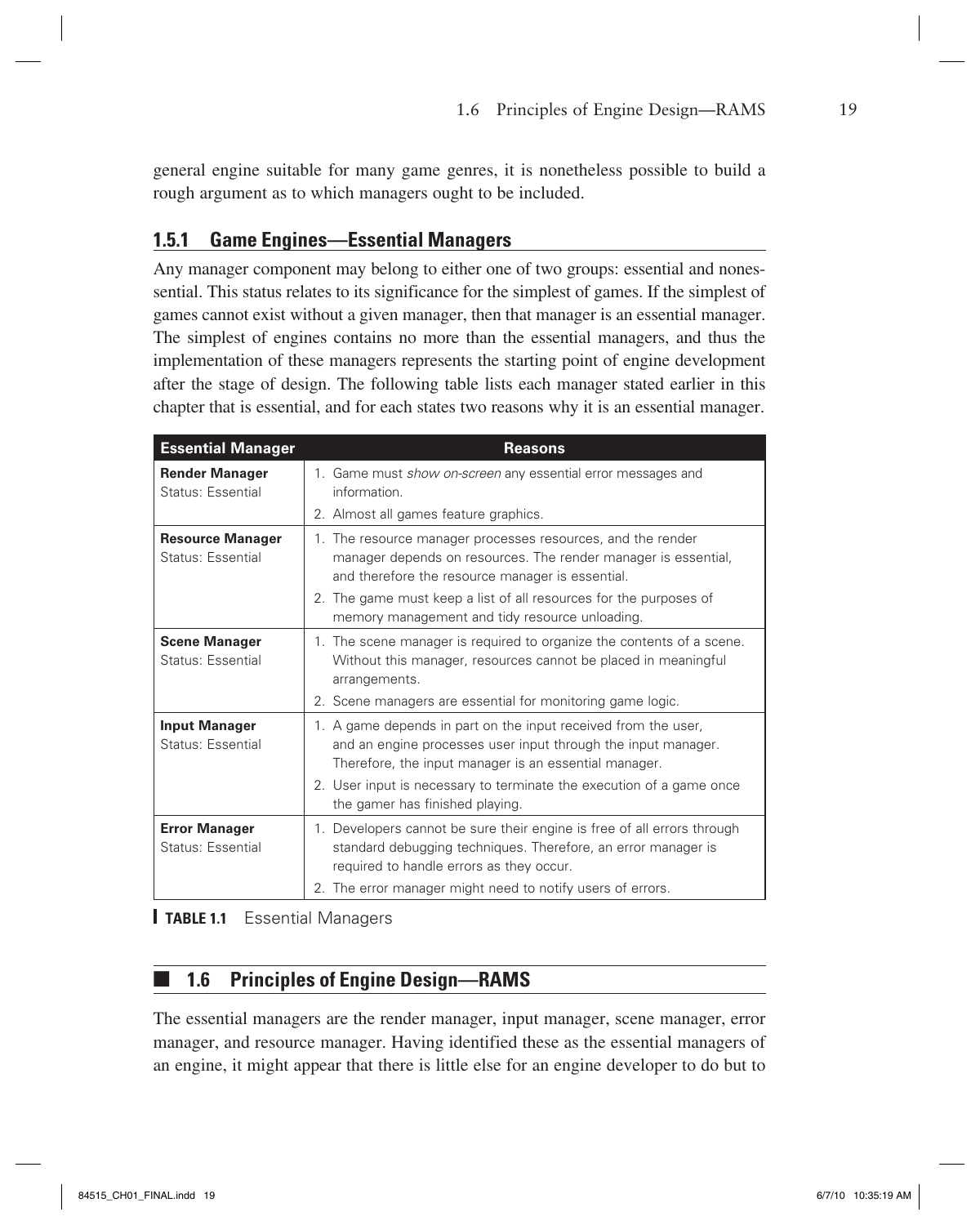get started with the implementation of those managers. However, there are a variety of approaches a programmer might take toward coding their implementation. Some might choose to implement each manager as a unique class with its own methods and properties; since the managers must interact with one another, the developer might choose to expose the interface of each manager to every other and to have much *direct* interaction between them. This solution offers the benefit of performance insofar as each manager has a direct channel of communication to every other, but introduces the disadvantage that each manager must have at least some knowledge concerning the implementation of other managers. Another solution might be to choose an indirect route: to hide each manager class from every other and to code an additional messenger class to pass data between the managers as each goes about its work. These two scenarios represent only two possible responses to the one problem of communication between managers, and this design problem is only one among many. The solution to that problem, and those to many others, will influence the form the managers take when implemented. Again, there is no clear-cut right or wrong solution to many, if any, of the design problems an engine developer encounters, but this is not the same as saying that all solutions are equally suitable or that all approaches are just as good. A person might offer 10 different answers to a sum and all of them might be wrong, but some are closer to being right than others. There is simply not enough space in this book or perhaps in any book to address all the possible design problems that might arise and their corresponding solutions, even if all such problems and solutions could be listed. So instead of attempting to list specific design problems and to provide specific solutions, this book details a number of general key design principles or ideas that can be found to underpin the design and implementation of many successful engines used in the contemporary games industry. These ideas detail some sound design advice concerning game engines. Having understood these principles or guidelines, the reader can then proceed to apply them to their specific case and to tailor their solutions accordingly. They can do this by considering all the solutions before them and establishing which of them most coincides with the design principles. The four design principles listed here can be remembered using the acronym RAMS. Many successful engines are designed according to the principles of recyclability, abstractness, modularity, and simplicity. Each of these is now considered in more detail.

#### **1.6.1 Recyclability**

Materials and processes that can be reused are considered recyclable, and the more frequently and widely they can be reused the more recyclable they are. For game engines, recyclability often relates to efficiency. An engine that consumes half the resources of another engine to perform the same tasks with equal or greater reliability and efficacy is generally considered to be the more efficient of the two. Efficiency refers to the relationship between the resources available and the performance and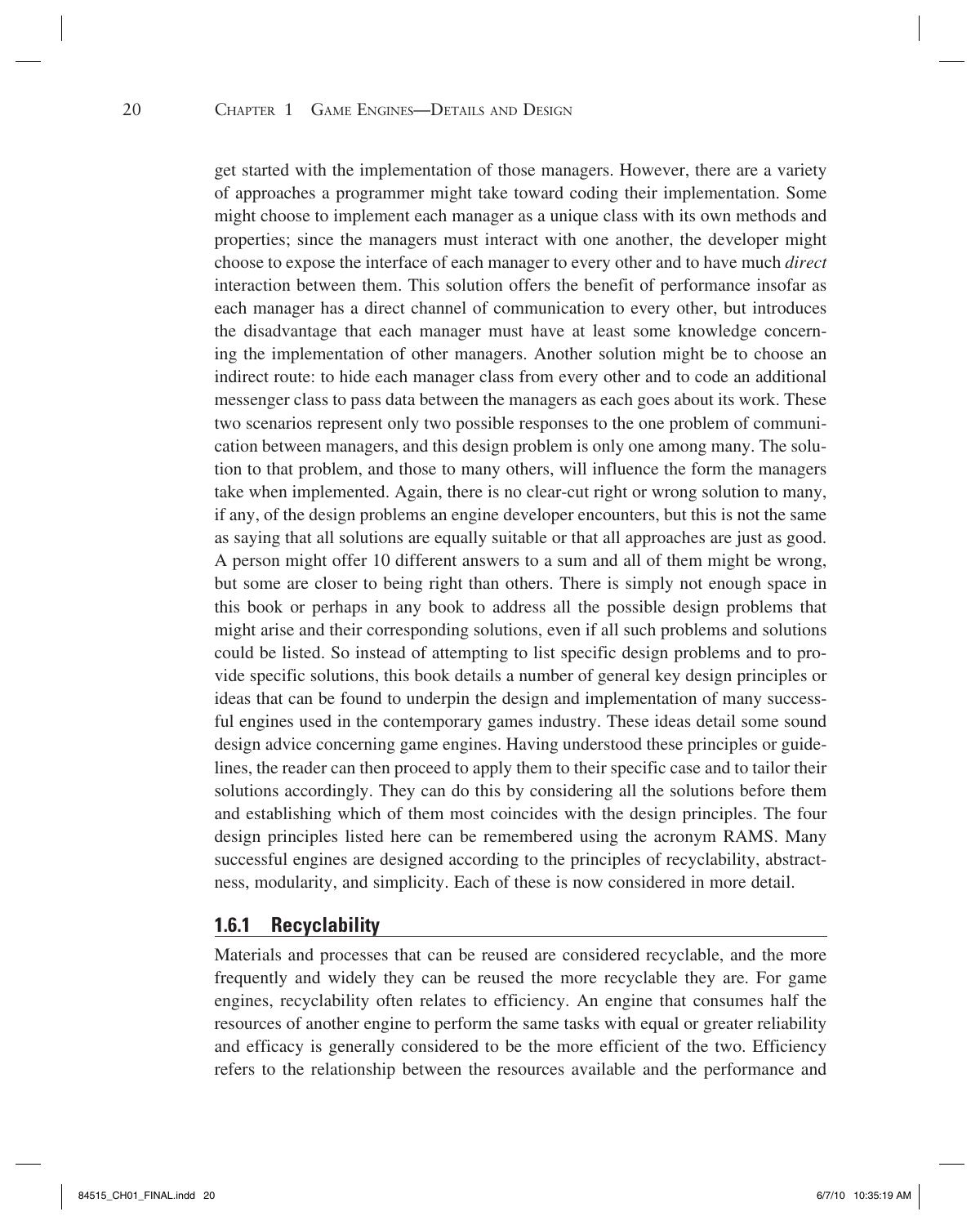reliability that result from the processing of those resources. A process is efficient to the extent that it achieves success and reliability from a given set of resources, and efficiency is improved when success and reliability are increased from the same resources or from fewer resources. For this reason, efficiency is improved through recycling whenever a single set of resources can be used and reused for two or more processes successfully and reliably. This is because performance is increased without a corresponding aggregate increase in resources. To illustrate, consider recycling in the context of a resource manager for an engine that is being used to power an imaginary platformer game. The purpose of the resource manager is to load game resources from files on disk or over the Internet and into memory, either system memory or other hardware memory. Resources include graphics, audio, and many other file types. During the playing of the game, the player enters a level and encounters five enemy alien clones, all of which look alike. At this point, the resource manager is called upon to load the graphics resources to be used as a representation of the alien creatures. The resource manager can achieve this using one of at least two solutions: It can either load five copies of the same image, one for each alien, or it can load one copy of the same image and share this among all like aliens. The second solution is the more efficient because it acknowledges the principle of recyclability by using a single resource for many instances. In short, the principle of recyclability advises the developer to consider each and every resource as precious and scarce, and to design the engine so as to extract the greatest use from the fewest resources possible.

#### **1.6.2 Abstractness**

Abstraction is about producing generalizations from particular instances, and is a matter of degree. A complete abstraction can be identified by its entirely general nature, for it makes no reference to particular cases. The idea of a chair, for example, is an abstraction because it refers to chairs in general and not to any particular chair. Earlier in this chapter, a number of engine managers were identified; these managers represent abstractions also because a general demand for them was identified after having considered particular details. From those particular details, a general and nonparticular idea of a manager was constructed, and from the idea of a manager, various *kinds of managers* were further created. The manager components and even the concept of an engine itself are all abstractions because they are ideas that do not depend on any particular instances but apply to all games as such. The principle of abstraction is useful for engine developers because by designing the components of an engine to be abstract rather than particular, the developer increases their field of use or their versatility. Their versatility is proportional to their degree of abstraction. A render manager, for example, can be used by any and all games, because rendering is an essential process for all games. In contrast, a text render manager is less abstract than a render manager and is consequently more limited in its scope, assuming its purpose is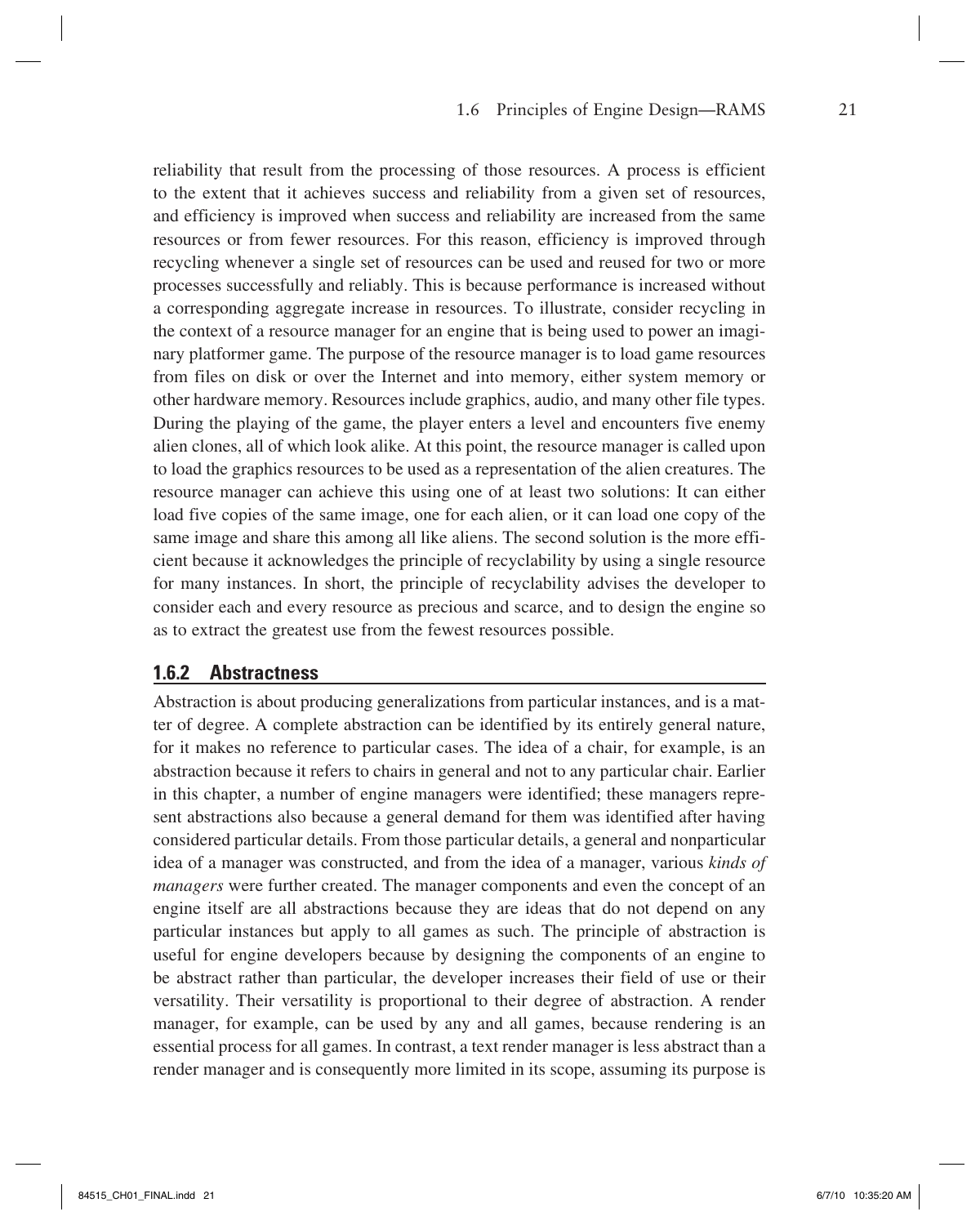to render text and only text. In short, the principle of abstraction encourages the engine developer to think in the abstract. It encourages them to start by identifying the many particular and contingent needs of one case and then to proceed from this by building abstractions that serve not only the needs of that one particular case but all the like needs of all cases. Thus, the building of abstractions serves to increase the versatility of the engine, and the greater the degree of abstraction, the greater the versatility.

#### **1.6.3 Modularity**

The idea of a general manager component is the result of abstraction. Having identified this idea, it can be developed further through the principle of modularity. The idea that a manager should be an independent and functional unit responsible for a range of related tasks is often what results when the engine is thought of in terms of modularity. The principle of modularity begins by considering an entity as a working whole (such as a game engine) and then proceeds to subdivide that entity into constituent pieces or modules, each according to their purpose or function as it relates to the whole. In object-oriented programming, each module is likely to correspond to a class. By the principle of modularity, each module is seen as both independent and exchangeable: independent in the sense that it is distinguished from other modules by its function, for no two modules belonging to the same whole should share the same function, and exchangeable in the sense that it could be replaced without damage to the whole only by another module that serves the same function. For example, the principle of modularity when applied to the idea of a game engine will likely subdivide the engine into manager components, each manager satisfying a unique function. The purpose of the render manager is to render, and the audio manager to play audio, and the error manager to log errors. None of these modules can be removed without reducing the whole, and no module can be replaced safely except by another that performs the same function. Two modules that perform the same function need not be entirely identical in every respect; their function and output might be identical, but their working methods might differ for there may be many roads to the same destination. The purpose of the render manager is to draw graphics via the hardware to the screen, and it may achieve this single end via OpenGL, SDL, DirectX, or another graphics library. A render manager that uses the DirectX library, for example, *is not* substitutable for an input manager or a resource manager since their functions differ by kind from that of a render manager, but *is* substitutable for another render manager regardless of which graphics library that manager chooses to use to fulfill its purpose. In this way, modularity allows an engine to be divided into modules, and further allows each module to hide the details and specifics of its implementation while maintain its relationship to the whole. The module does this by focusing on achieving a single purpose. In short, the principle of modularity recommends that an entity is subdivided into smaller functional units. Doing this offers the developer several design and debugging benefits: (1) It allows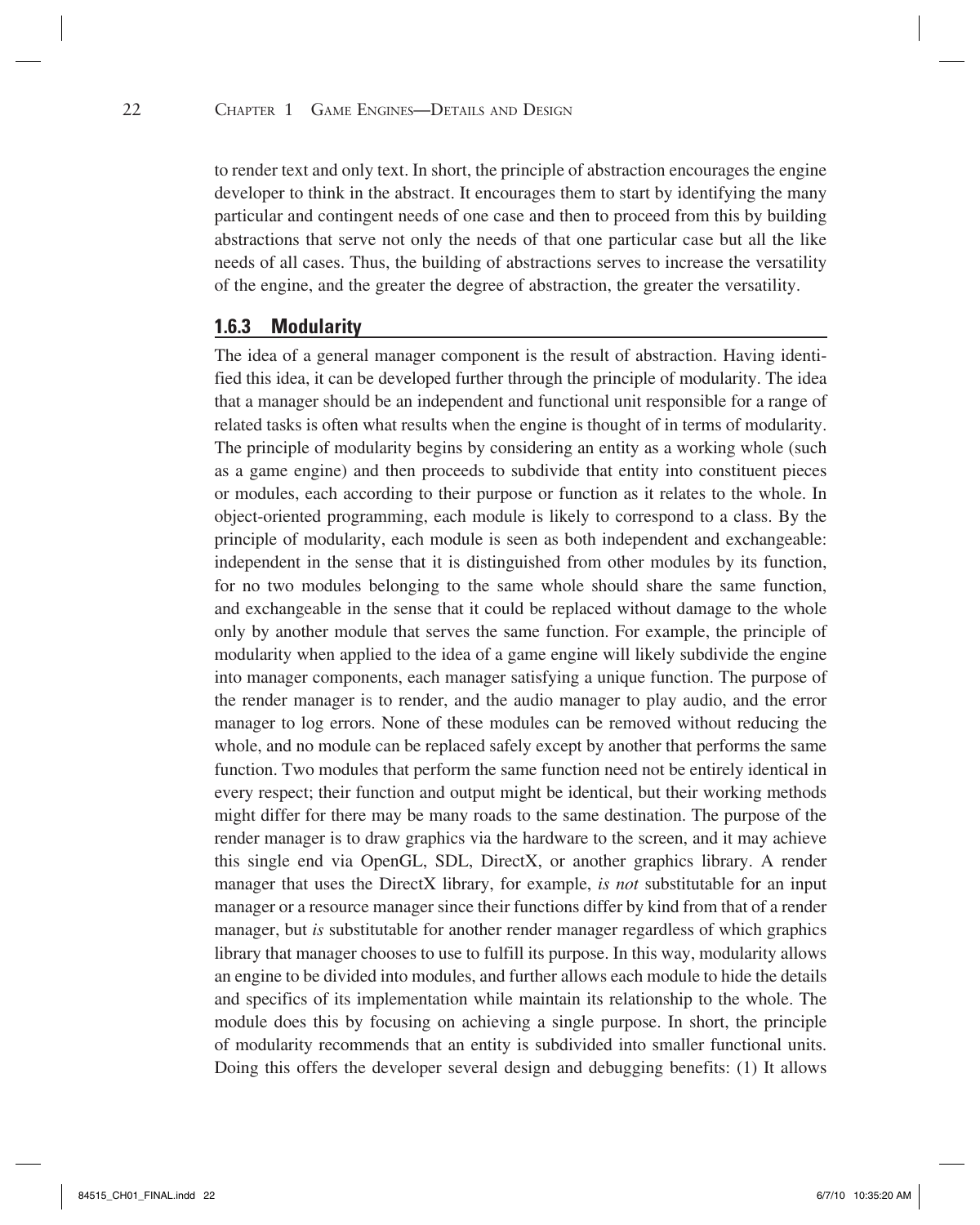them to translate complex entities into a collection of simpler ones according to the contribution each makes to the whole, and (2) it allows them to make changes to the implementation of specific modules without affecting the implementation of other modules, or the working of the whole.

#### **1.6.4 Simplicity**

The 14th-century Franciscan Friar William of Occam stated that "entities should not be multiplied unnecessarily." This principle is now known as Occam's Razor; applied to game engines it might be translated into the mantra "Keep things simple." In this case, keeping things simple refers to a process of reductionism, which refers to the process of reducing the complex into the simple. This works side by side with modularity. The principle of modularity recommends that an engine be subdivided into a range of modules each according to their unique function, and the principle of simplicity is there to remind us that the process of modularity must be performed with simplicity in mind, with the aim of reductionism. Modularity combined with simplicity suggests that an engine should not only be subdivided into modules, but should be subdivided into the *fewest* number of modules possible. This process might proceed as follows: A developer identifies each and every entity or part belonging to an engine, and then for each entity he pauses to ascertain its function. If any two or more parts share the same function or very similar functions, then these parts are candidates for amalgamation. That is, these parts should be merged together into a larger unit. Having performed this process once for each unit, the developer should repeat the procedure for the newly formed larger units, and then repeat it continually on each level upward until the process yields no more amalgamations. At this point, the developer can know that the simplest arrangement of modules has been found. In short, the principle of simplicity, when applied appropriately, ensures that an engine features no entities sharing the same purpose or very similar purposes. This is helpful for a developer because working with the simplest arrangements ensures they not duplicate work across modules and that they work only with the minimum number of modules necessary for the purpose.

#### **EXERCISE 1.3**

Answer the following questions and then compare your answers to those given.

Q1. How does the principle of simplicity differ from the principle of modularity?

A1. Modularity suggests that an entity should be subdivided into smaller functional components. Simplicity suggests that entities should not be multiplied unnecessarily. When the principle of modularity is combined with that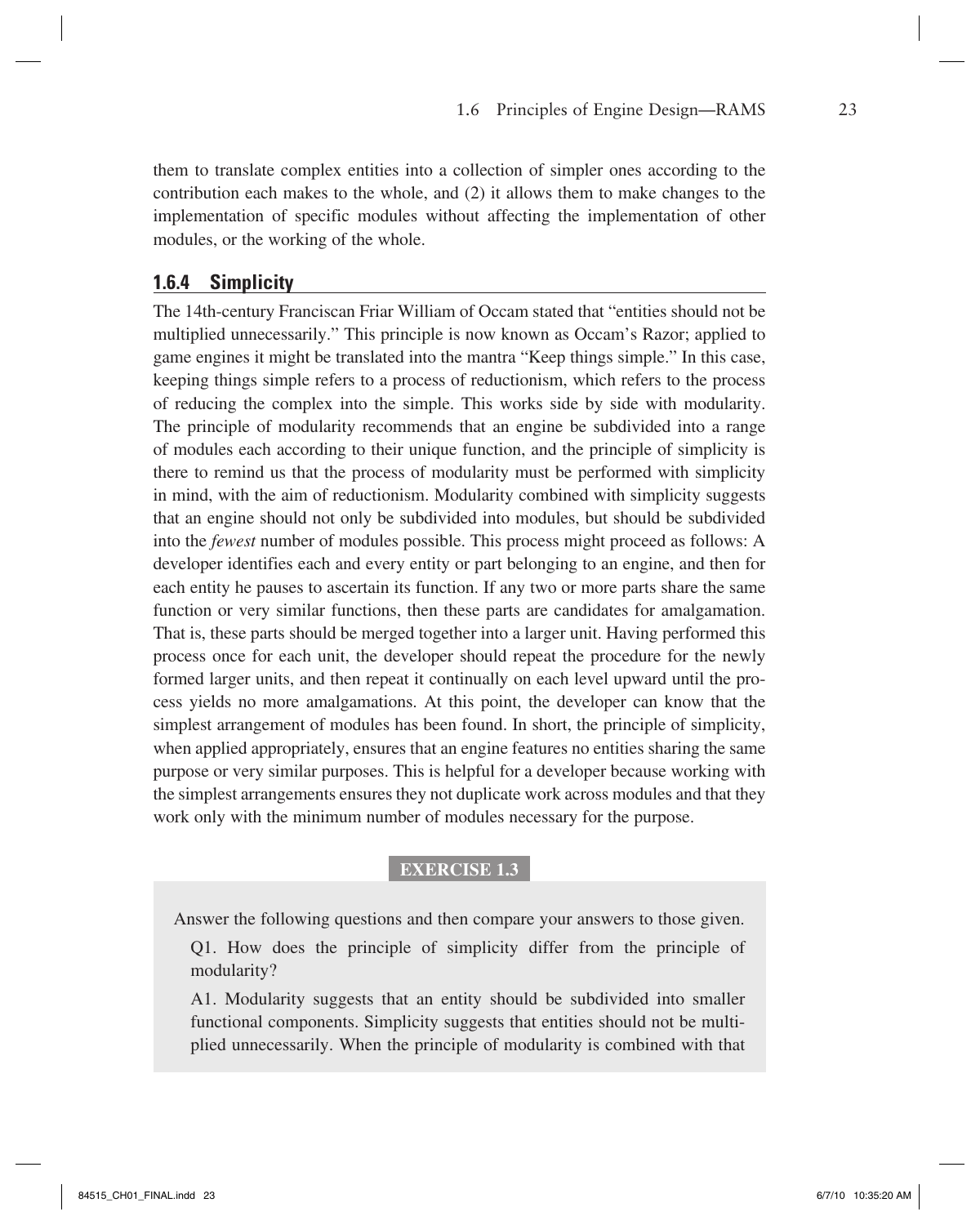of simplicity, the advice is that an entity should be subdivided into the fewest number of functional components possible.

Q2. Does creating a DirectX render manager and an OpenGL render manager for the same engine violate the principle of simplicity?

A2. No. The two modules share the purpose but are implemented differently, and thus are exchangeable modules. The existence of two render managers where one uses OpenGL and another DirectX is useful for creating cross-platform engines. The Windows version might use the DirectX render manager, and the Linux® or Mac version might use the OpenGL render manager.

#### ■ **1.7 Engines in Practice**

Engines designed according to the four principles of modularity, simplicity, recyclability, and abstractness often benefit the game developer and prove cost effective in many ways, including the following: (1) By their versatility, since they can be used for many games and for many games across many genres, (2) by their increasing the reliability of games, since a bug corrected in the engine potentially represents a fix for all games powered by that engine, and (3) by their saleability, since an engine can be licensed by its creator to one or more other developers for the purpose of powering their games. Having mentioned some of the business and developmental benefits an engine offers to a developer, this section briefly explores some of the commercial and free and open source engines in use in the contemporary games industry.

#### **EXERCISE 1.4**

Select at least two engines from the list below and visit their home pages to read their features and technical information. On the basis of this information, list for each engine chosen all the manager components you can identify.

#### **Torque 3D and Torque 2D**

*Developer:* GarageGames*® License:* Commercial *Website:* http://www.garagegames.com *Supported Platforms:* PC Windows, Mac, iPhone®, Wii, Xbox® 360

Torque 3D and Torque 2D are two separate commercial game engines created and licensed by GarageGames for the creation of 3D and 2D games, respectively. The engines are not genre specific, meaning that they are intended for the creation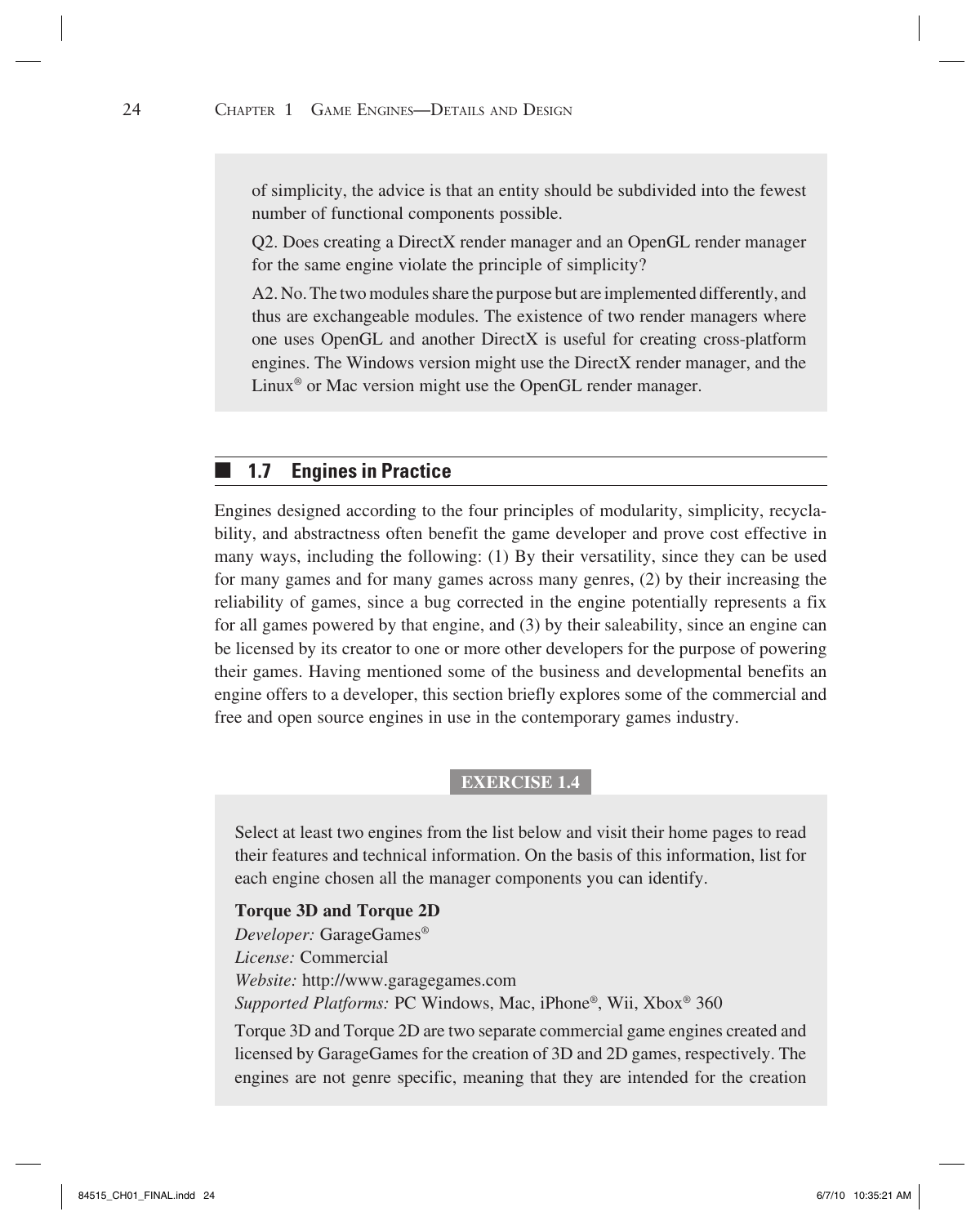of games of various genres and run on several platforms. This engine has been involved in the development of at least the following games: Marble Blast, Wildlife Tycoon, ThinkTanks, and The Destiny of Zorro.

#### **Unity Engine**

*Developer:* Unity Technologies *License:* Commercial *Website:* http://unity3d.com/ *Supported Platforms:* PC Windows, Mac, iPhone, Wii, web deployment

The Unity Engine is a proprietary game engine designed and licensed by Unity Technologies for the creation of 3D games on a variety of platforms, including Windows and Mac. It can also be used to create web browser games. The Unity Engine has been used for the development of several games, including Open Fire and Tiki Magic Mini Golf.

#### **Crystal Space**

*Developer:* Crystal Space Team *License:* Open source, free *Website:* http://www.crystalspace3d.org *Supported Platforms:* PC Windows, Linux, FreeBSD®

Crystal Space is a free, open source, and cross-platform engine developed by the Crystal Space Team that allows developers to produce 3D games on a variety of platforms. This engine powers many games, both commercial and free, including The Icelands and the free RPG PlaneShift (http://www.planeshift.it).

#### **Game Blender**

*Developer:* Blender Foundation *License:* Open source, free *Website:* http://www.gameblender.org *Supported Platforms:* PC Windows, Linux, and Mac

Game Blender is a comparative newcomer among the free, open source, and cross-platform game engines designed for producing 3D games. It is associated with the Blender 3D rendering software.

#### **ClanLib**

*Developer:* ClanLib Team *License:* Open source, free *Website:* http://www.clanlib.org/ *Supported Platforms:* PC Windows, Linux, and Mac

ClanLib is a free, open source, and cross-platform game engine developed by the ClanLib team for creating 2D games for Windows, Linux, and Mac.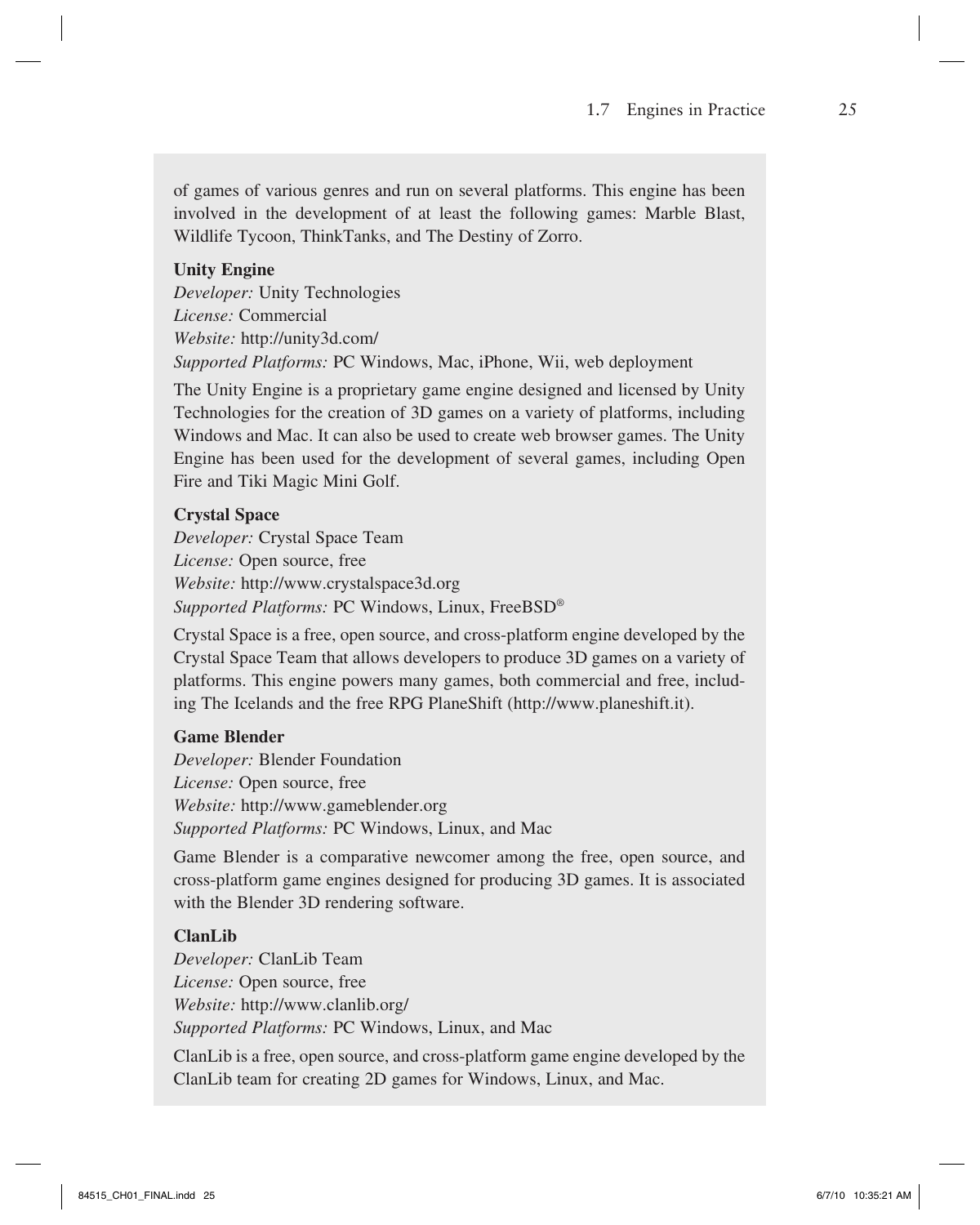#### **Novashell**

*Developer:* Robinson Technologies *License:* Open source, free *Website:* http://www.rtsoft.com/novashell/ *Supported Platforms:* PC Windows, Linux, and Mac

Novashell, a free, open source, and cross-platform game engine developed by Robinson Technologies, ships with an integrated level editor for importing game art and defining game maps.

#### **Multimedia Fusion**

*Developer:* Clickteam *License:* Commercial *Website:* http://www.clickteam.com *Supported Platforms:* PC Windows

Multimedia Fusion is a commercial, proprietary game engine designed and licensed by Clickteam for the creation of 2D games for Windows.

#### **Leadwerks**

*Developer:* Leadwerks Software *License:* Commercial *Website:* http://www.leadwerks.com *Supported Platforms:* PC Windows

Leadwerks is a proprietary game engine designed and licensed by Leadwerks Software for the creation of 3D games on the Windows platform. It can work with a variety of programming languages including C++, C#, and BlitzMax.

#### ■ **1.8 Chapter Summary**

This chapter sought to provide some answers to several key questions. These were: (1) what is a game engine? (2) what does a game engine do? (3) how does a game engine differ from other parts of a game and the game development process? and (4) what are the core components of a game engine? Before proceeding to the next chapter, try to provide a one-paragraph answer to each of those questions. Then check your answers by reading the appropriate chapter sections. The next chapter considers the first stage of engine implementation: the configuration of an IDE and a project in preparation for coding.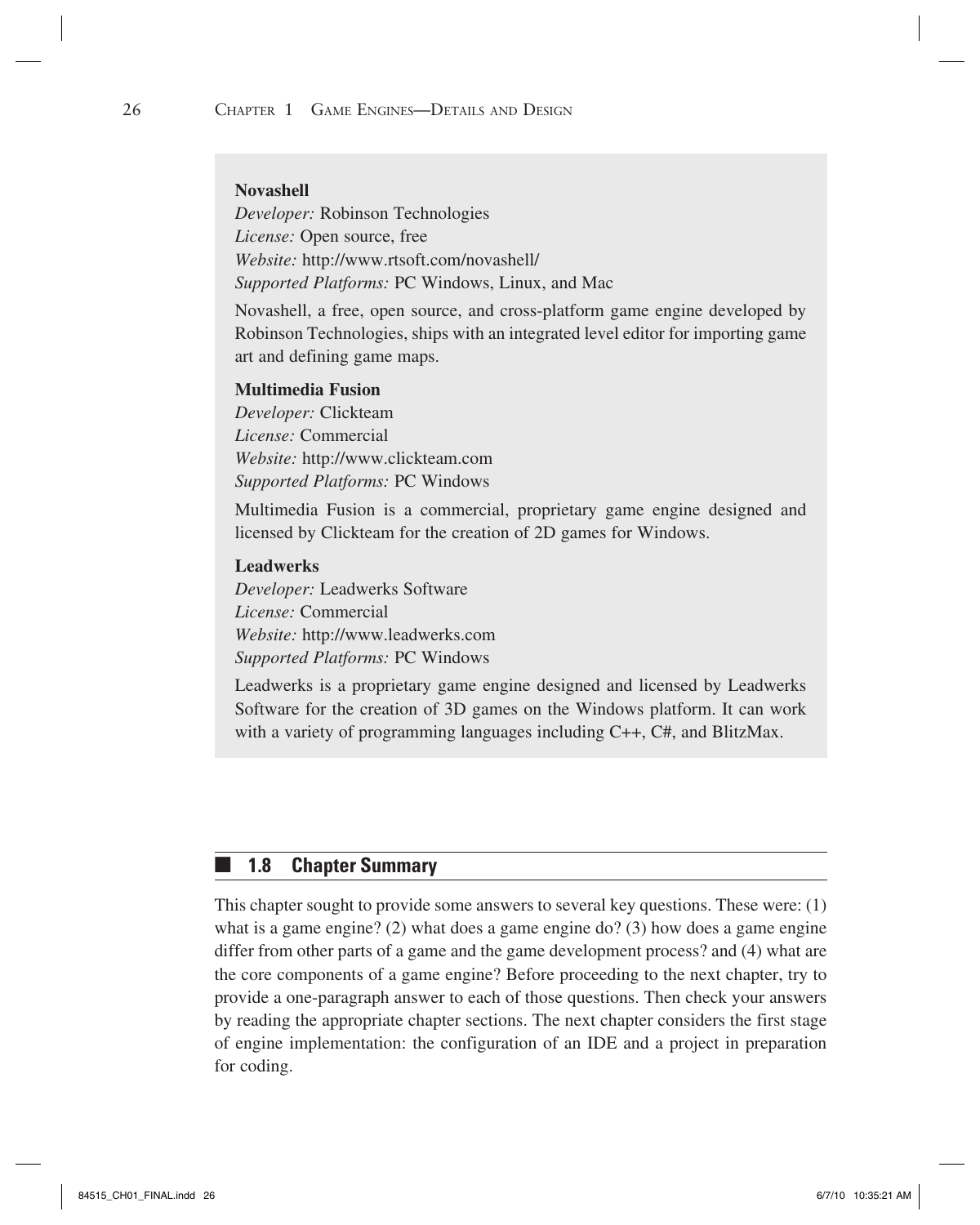In short, this chapter has detailed the following:

- • A game engine is an integrated framework of managers and components designed for powering games.
- • Game engines are often designed according to the four principles of: abstractness, modularity, simplicity, and recyclability.
- • Each manager of an engine is an exchangeable unit serving a unique purpose. Managers include but are not limited to render managers, audio managers, input managers, and scene managers.
- There are many third-party managers available in the contemporary games industry, some are commercial and others are free and open source. These can be used to produce games.